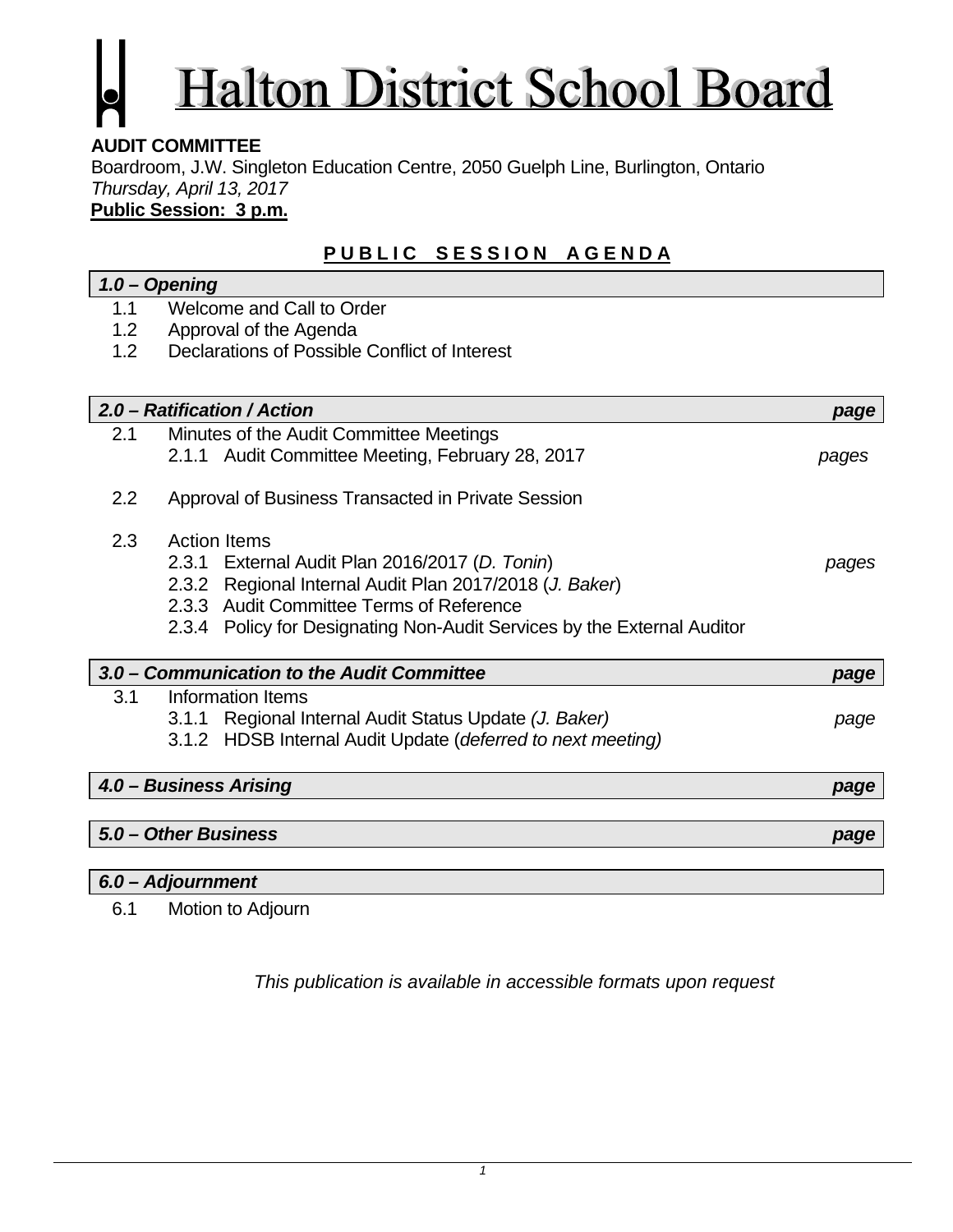**Halton District School Board Audit Committee Public Session Meeting Minutes Tuesday, February 28th, 2017** 

## **Attendance:**

**Trustee Members:** A. Harvey Hope, J. Gray, K. Graves **Trustee Guests:** A. Collard **Public Representative:** M. Caputi, D. McKerrall **Staff:** D. Boag, L. Veerman, C. Salemi, J. Sweetman, K. Samarin **Regional Internal Audit Team:** J. Baker **External Auditor:** D. Tonin **Regrets:** S. Miller, C. Dalrymple

## **Agenda Item 1.0**

- *1.1 Call to Order*  The Chair called the meeting to order at 3:00 p.m.
- *1.2 Declarations of Possible Conflict of Interest*  No conflicts of interest were declared.

## **Agenda Item 2.0**

*2.1 Approval of the Public Session Agenda* 

## **Motion: K. Graves/D. McKerrall**

Be it resolved that the Agenda for the Public session of the Audit Committee Meeting for February  $28<sup>th</sup>$ , 2017 be approved as distributed. **Carried Unanimously.** 

## *2.2 Minutes of the Audit Committee Meetings*

*2.2.1 Audit Committee Meeting, November 8, 2016* 

## **Motion: K. Graves/M. Caputi**

Be it resolved that the minutes from the Public Session Audit Committee Meeting held on November 8<sup>th</sup>, 2016 be approved as distributed. **Carried Unanimously.** 

## *2.3 Introduction of External Audit Committee Member*

The Chair introduced Dan McKerrall as the new External Audit Committee Member and provided a brief synopsis of Dan's experience and background. The Committee welcomed Dan.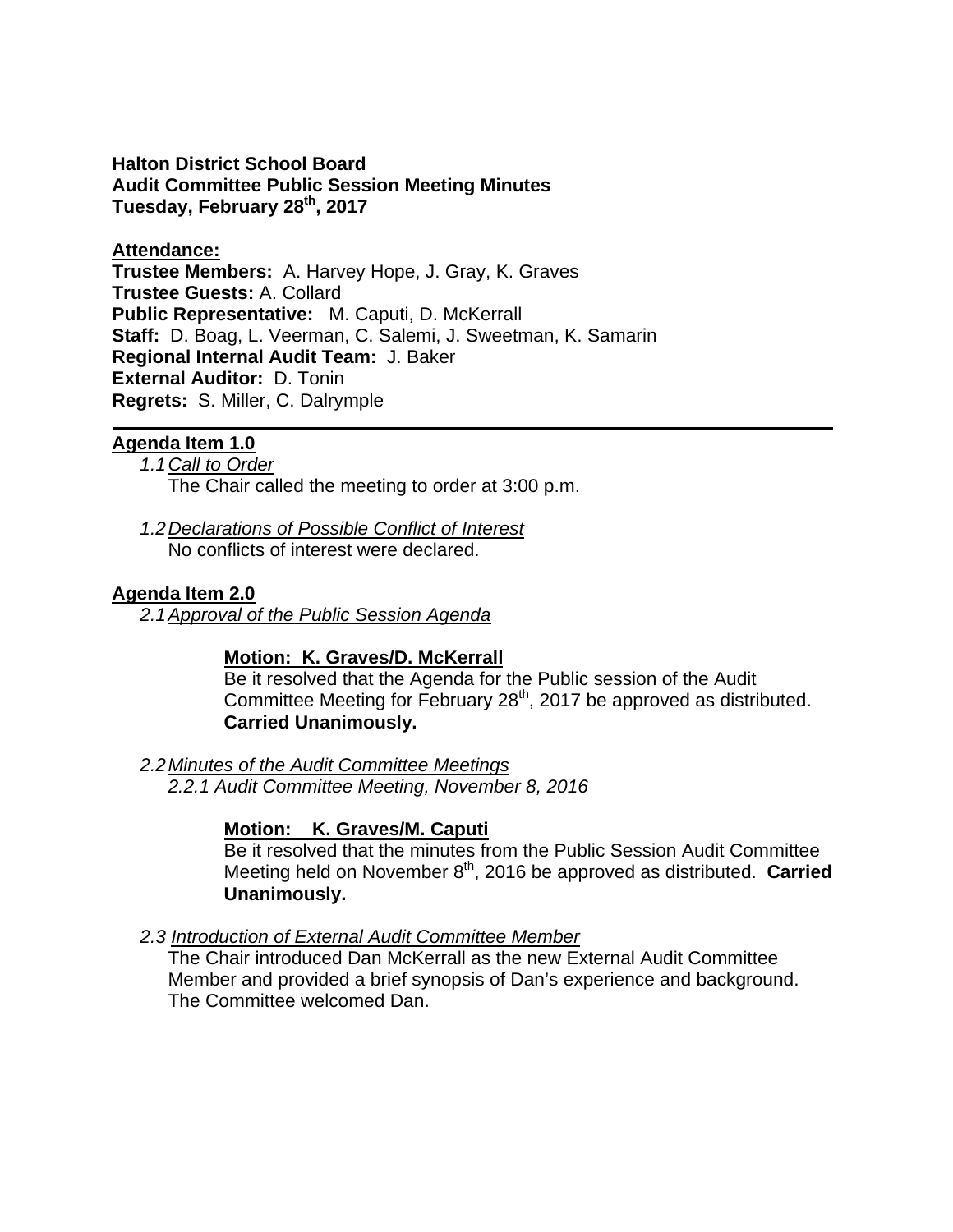## *2.4 Action Items*

*2.4.1 Policy for Designating Non-Audit Services by the External Auditor* 

Superintendent of Business Services confirmed that the wording in the policy is consistent with the wording in Regulation 361/10. Confirmation that although Board may enter into multi-year contracts for external audit services, the contracts would include an exit clause to allow for termination at the end of each year if necessary. New policy will be subject to public consultation.

## **Motion: D. McKerrall/K. Graves**

Be it resolved that the Audit Committee make a recommendation to forward the Policy for Designating Non-Audit Services by the External Auditor to the Board of Trustees for approval. **Carried Unanimously.** 

## *2.4.2 Audit Committee Terms of Reference*

Request to change wording under "Membership" from "beginning the first meeting following a municipal election" to "….beginning the first meeting of their term".

Request for additional discussion with respect to the electoral process for Chair and Vice-Chair and whether potential candidates need to declare their intent prior to the election meeting.

Under "Support", request to add Controller of Financial Services Request that the section describing "Meetings" include language identifying the various options for calling an Audit Committee meeting. Request for clarification outlining criteria to determine if reports to Board will be verbal/written.

## *2.4.3 Appointment of External Auditor for 2016/2017 Financial Statement Audit*

## **Motion: A. Harvey Hope/M. Caputi**

Be it resolved that the Audit Committee make a recommendation to the Board of Trustees to authorize the appointment of the external audit firm, Deloitte LLP, to perform the annual financial statement audit of the 2016/2017 fiscal year. **Carried Unanimously.** 

## **Agenda Item 3.0**

- *3.1 Information Items* 
	- *3.1.1 Regional Internal Audit Status Update and Declaration of Independence*  The Regional Internal Audit Manager spoke to the Regional Internal Audit Status Update and the written Annual Independence Assertion.

## **Motion: D. McKerrall/K. Graves**

Be it resolved that the Audit Committee receive the Regional Internal Audit Status Update Report and that the report be included in the Audit Committee Summary to the Board of Trustees. **Carried Unanimously.**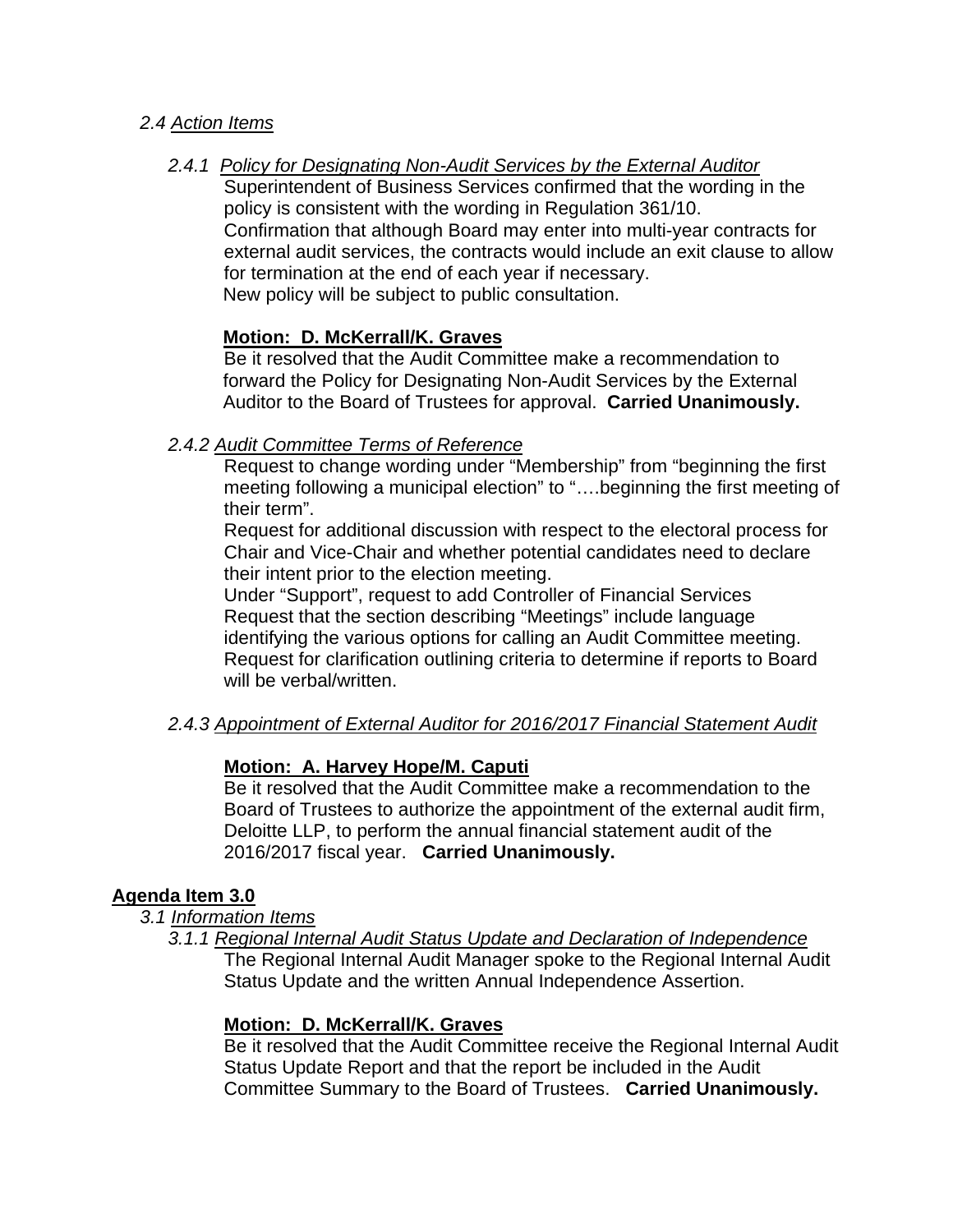*3.1.2 HDSB Internal Audit Update (deferred to next meeting)* 

Chair noted that this item has been deferred until the next Audit Committee meeting.

## **Agenda Item 4.0**

*4.1 Business Arising*  No items were brought forward.

## **Agenda Item 5.0**

*5.1 Professional Development Request for Audit Committee Members*  Request for additional information on Professional Development for Audit Committee members at next meeting.

Package of materials shared with new Public Representative will be distributed to other members of the Committee to help determine what additional training is required.

## **Agenda Item 6.0**

*6.1 Motion to Rise into Private Session* 

## **Motion: M. Caputi/D. McKerrall**

Be it resolved that the Audit Committee rise into Private Session. **Carried Unanimously.** 

## **Agenda Item 7.0**

*7.1 Ratification of Business Transacted in Private Session* 

## **Motion: A. Harvey Hope/M. Caputi**

Be it resolved that the Audit Committee approve the motions that were ratified in private session. **Carried Unanimously.** 

*7.2 Other Business Arising From Private Session* 

No items were brought forward.

## **Agenda Item 8.0**

*8.1 Motion to Adjourn* 

## **Motion: K.Graves/A. Harvey Hope**

Be it resolved that the Public Session of the Audit Committee Meeting held on February 28th, 2017 be adjourned at 5:20 pm. **Carried Unanimously.**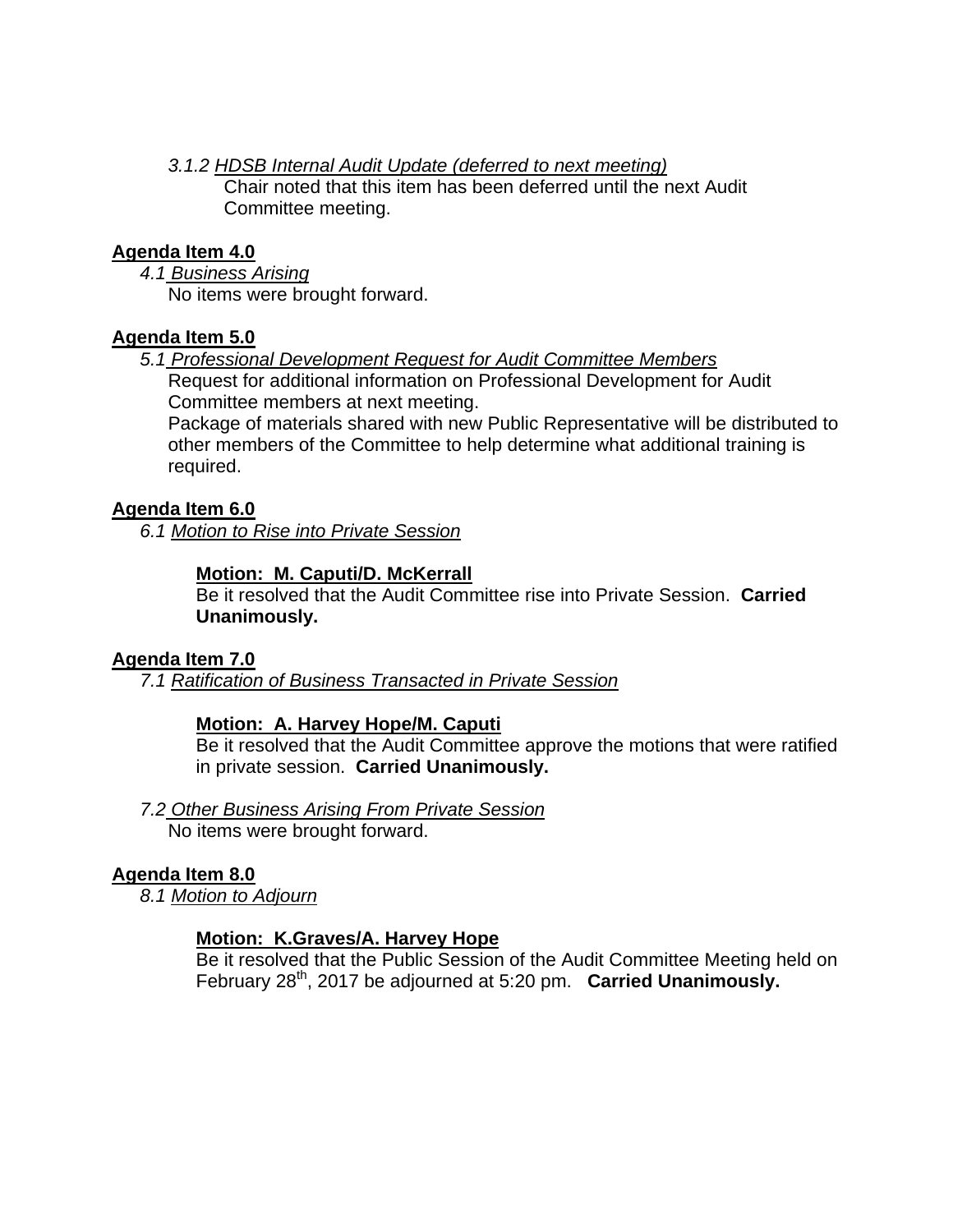# **Deloitte.**



## **Halton District School Board** 2017 Audit service plan

For the year ended August 31, 2017 Presented to the audit committee April 13, 2017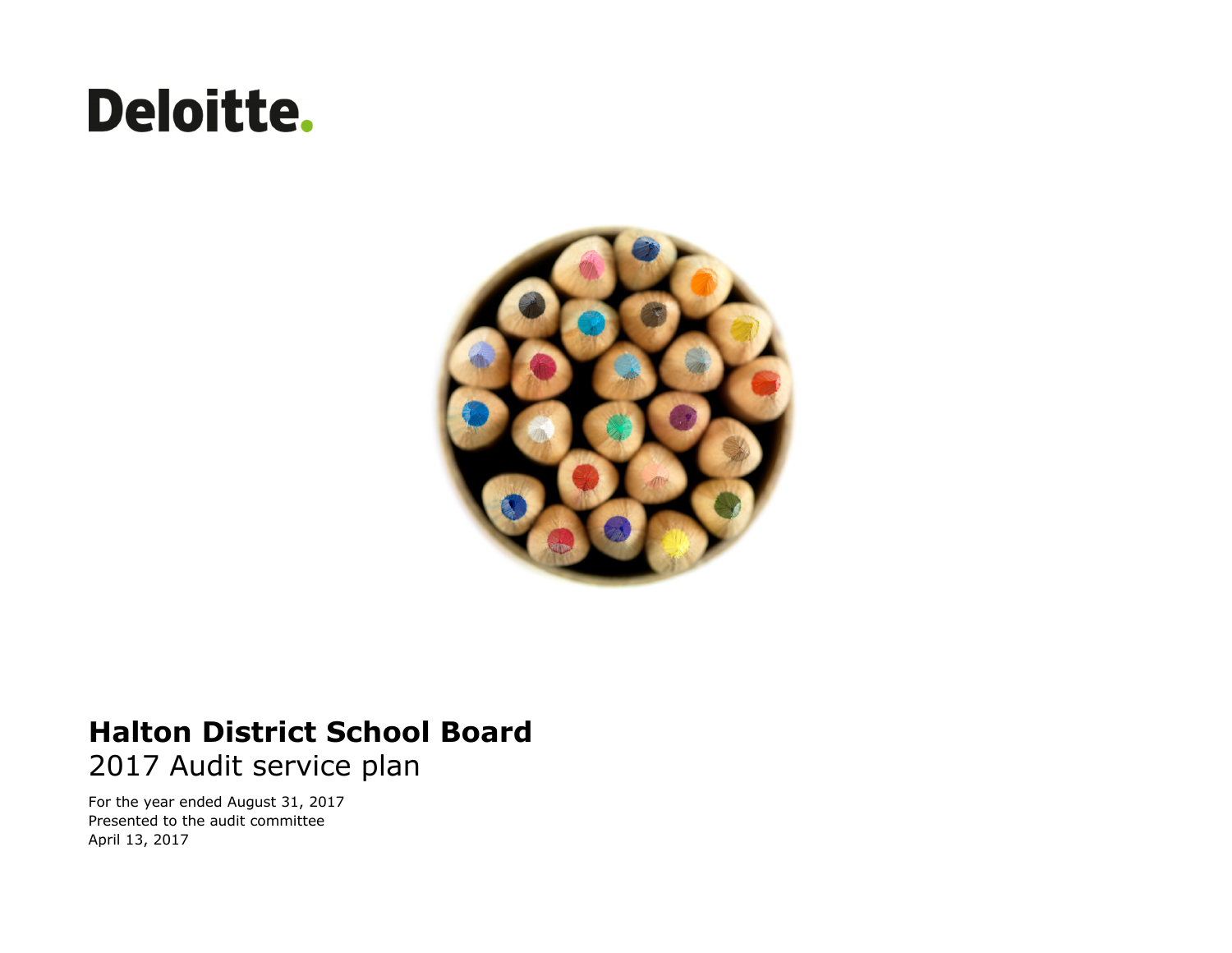# Deloitte.

Deloitte LLP 1005 Skyview Drive Suite 200 Burlington ON L7P 5B1 Canada

Tel: 905-315-6770 Fax: 905-315-6700

www.deloitte.ca April 6, 2017

To the Chairman and Members of the Audit Committee of Halton District School Board Halton District School Board J.W. Singleton Education Centre 2050 Guelph Line Burlington ON L7R 3Z2

#### **2017 Audit service plan**

Dear audit committee members:

We are pleased to provide you with our audit service plan for Halton District School Board and its related entities ("the School Board") for the year ending August 31, 2017. This document describes the key features of our plan including our audit scope and approach, our planned communications with you, our team and an estimate of our fees.

Our commitment to you is straightforward: we will provide you with outstanding professional services delivered by an experienced and dedicated team of specialists. Our professionals will continue providing you with best practices and insights to face the increasingly complex array of issues and challenges encountered by companies like the School Board.

We look forward to discussing our audit service plan with you and answering any questions you may have.

Yours truly,

tte UP

Chartered Professional Accountants Licensed Public Accountants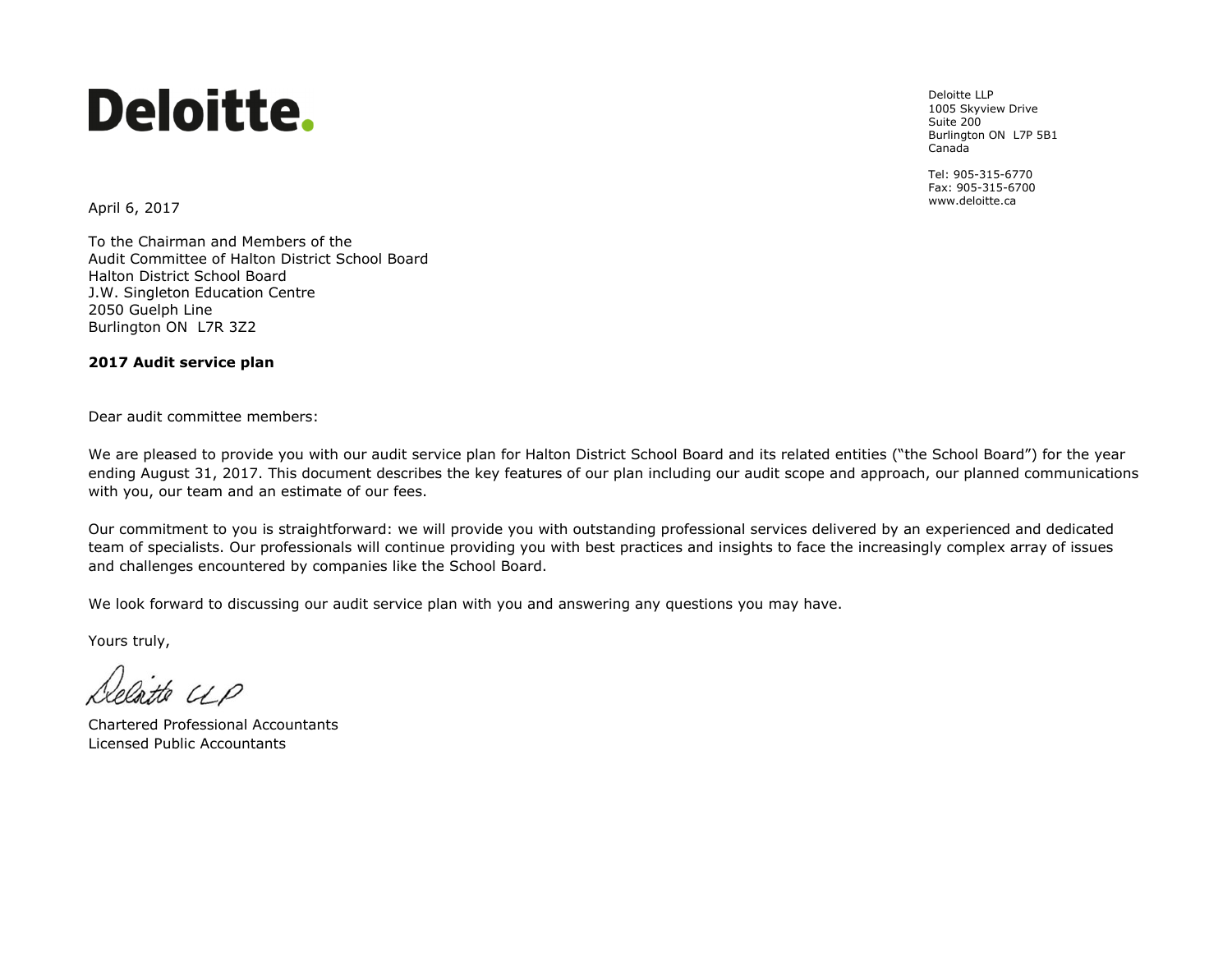## Table of contents

| Our audit explained                     |    |
|-----------------------------------------|----|
| Audit risks                             | 3  |
| Appendix 1 - Communication requirements | 5. |
| Appendix $2 -$ Group audit and timing   |    |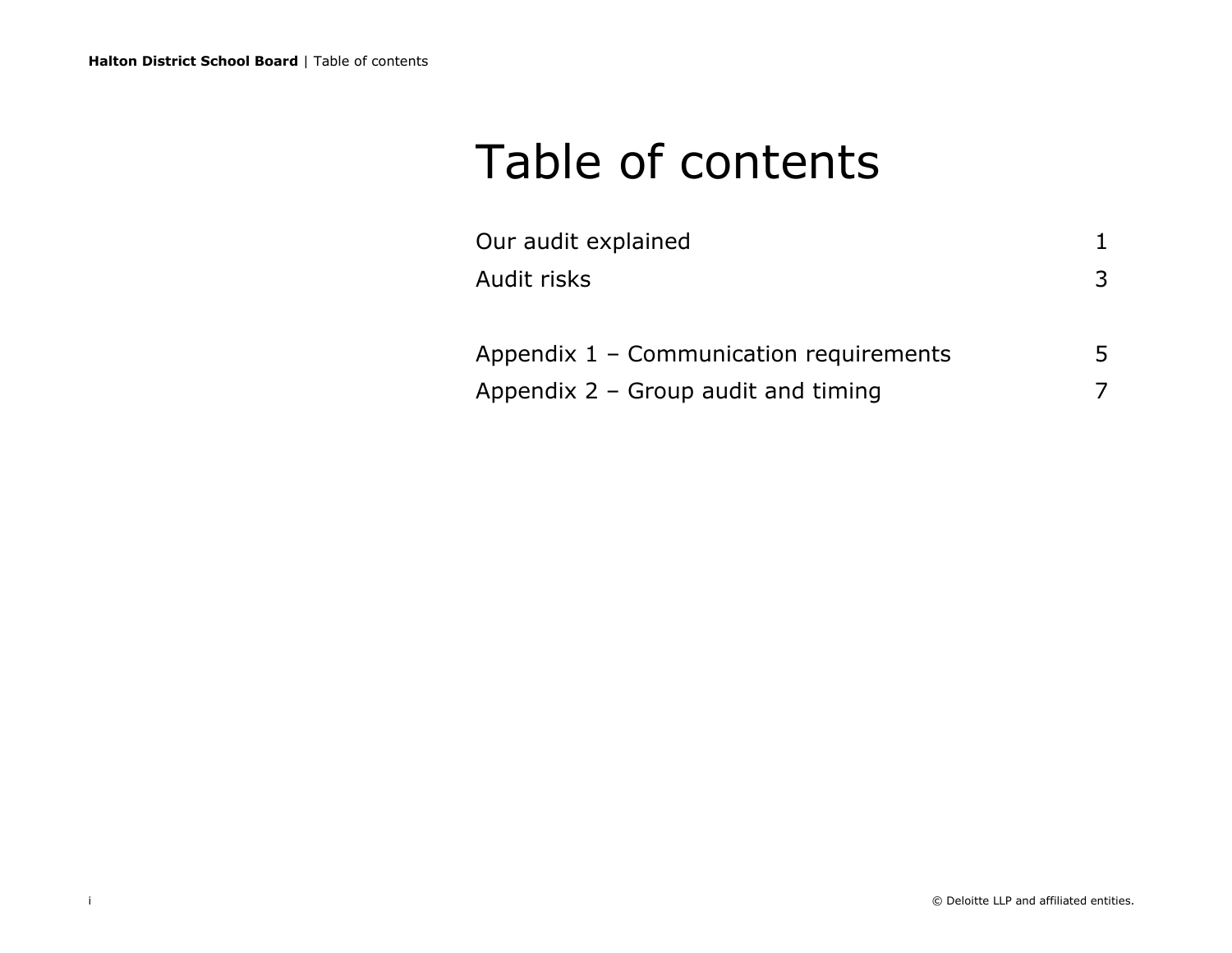## Our audit explained

#### **Audit scope and terms of engagement**

We have been asked to perform an audit of the School Board's consolidated financial statements (the "consolidated financial statements") in accordance with the Financial Administration Act supplemented by the Ontario Ministry of Education memorandum 2004:B2 and Ontario Regulation 395/11 of the Financial Administration Act ("Financial Reporting Framework") as at and for the year ending August 31, 2017.Our audit will be conducted in accordance with Canadian generally accepted auditing standards ("Canadian GAAS").

The terms and conditions of our engagement are described in the master service agreement, which will be sent separately in the near future. Our service agreement should be signed on behalf of the board and management.

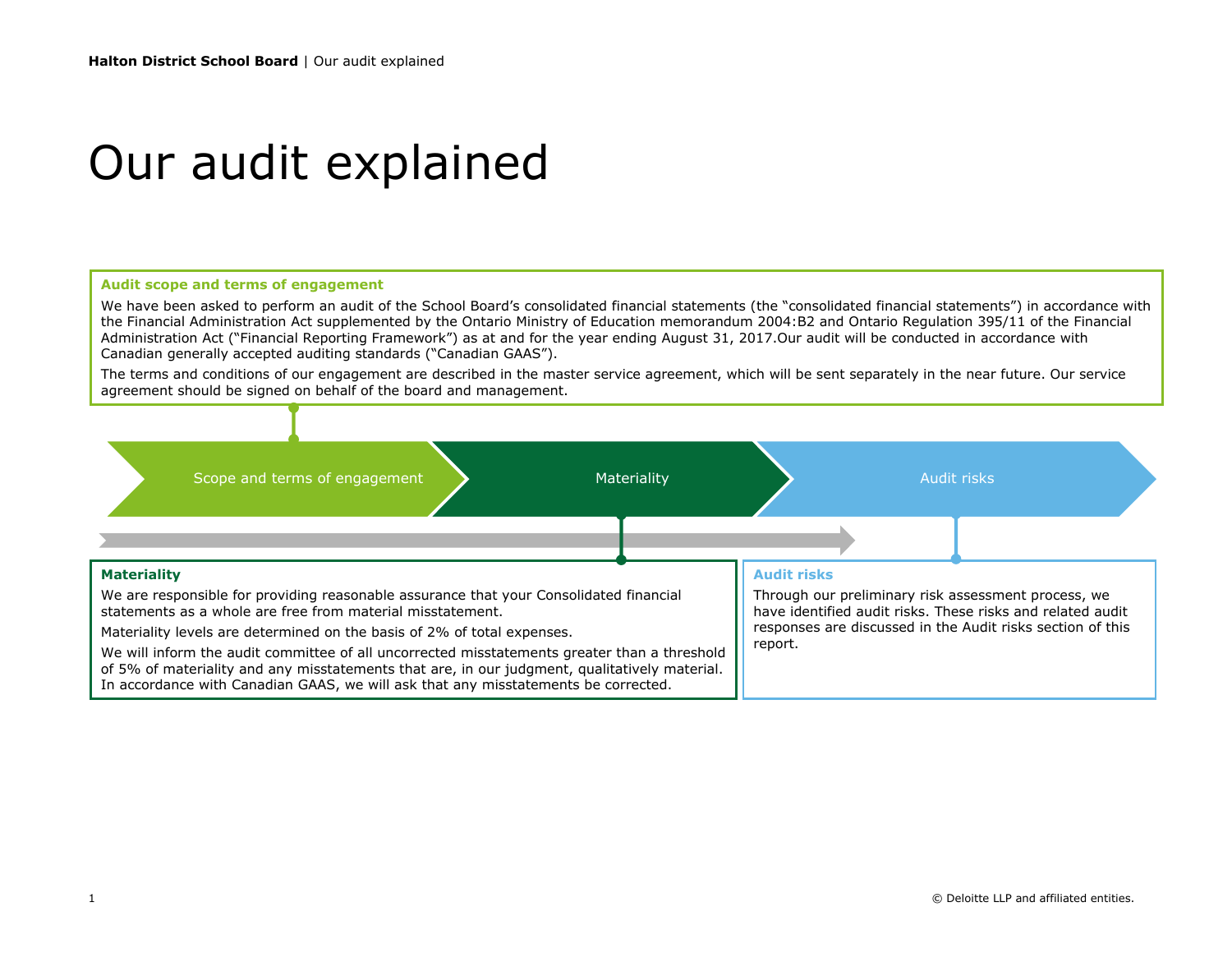#### **Fraud risk**

We will develop our audit strategy to address the assessed risks of material misstatement due to fraud. Determining this strategy will involve:

- 1. Asking people involved in the financial reporting process about inappropriate or unusual activity.
- 2. Testing a sample of journal entries throughout the period as well as adjustments made at the end of the reporting period.
- 3. Identifying and obtaining an understanding of the business rationale for significant or unusual transactions that are outside the normal course of business.
- 4. Evaluating whether your accounting policies may be indicative of fraudulent financial reporting resulting from management's effort to manage earnings.
- 5. Evaluating whether the judgements and decisions related to management estimates indicate a possible bias.
- 6. Incorporating an element of unpredictability in selecting our audit procedures.

We will also ask the audit committee for their views about the risk of fraud, whether they know of any actual or suspected fraud affecting the School Board and their role in the oversight of management's antifraud programs.

If we suspect fraud involving management, we will immediately inform the audit committee of our suspicions and discuss the nature, timing, and extent of audit procedures necessary to complete the audit.

#### **Complete engagement reporting**

#### **Audit reporting**

Under Canadian GAAS, we are required to communicate certain matters to the audit committee. The primary reports and formal communications through which we will address these matters are:

- This Audit Service Plan
- Year End Communication, and
- Our Auditor's Report on the consolidated financial statements.

#### **Business Insights**

We will provide you with insights into the condition of your business and offer meaningful suggestions for improvement.



#### **Audit fees**

The quoted fees for the 2017 audits and other related work, excluding applicable taxes, are as follows:

| <b>Audit</b>                                                                                                         |          | <b>Current year</b> Previous year |
|----------------------------------------------------------------------------------------------------------------------|----------|-----------------------------------|
| School Board's statutory audit (including Pre and Post Audit Committee Reports, school visits and Management Letter) | \$61,000 | \$61,000                          |
| The Fast Track - Community Centre for Skills, Development and Training audit                                         | \$15,000 | \$15,000                          |
| Seven month stub period report                                                                                       | \$7,350  | \$7,350                           |
| Total                                                                                                                | \$83,350 | \$83,350                          |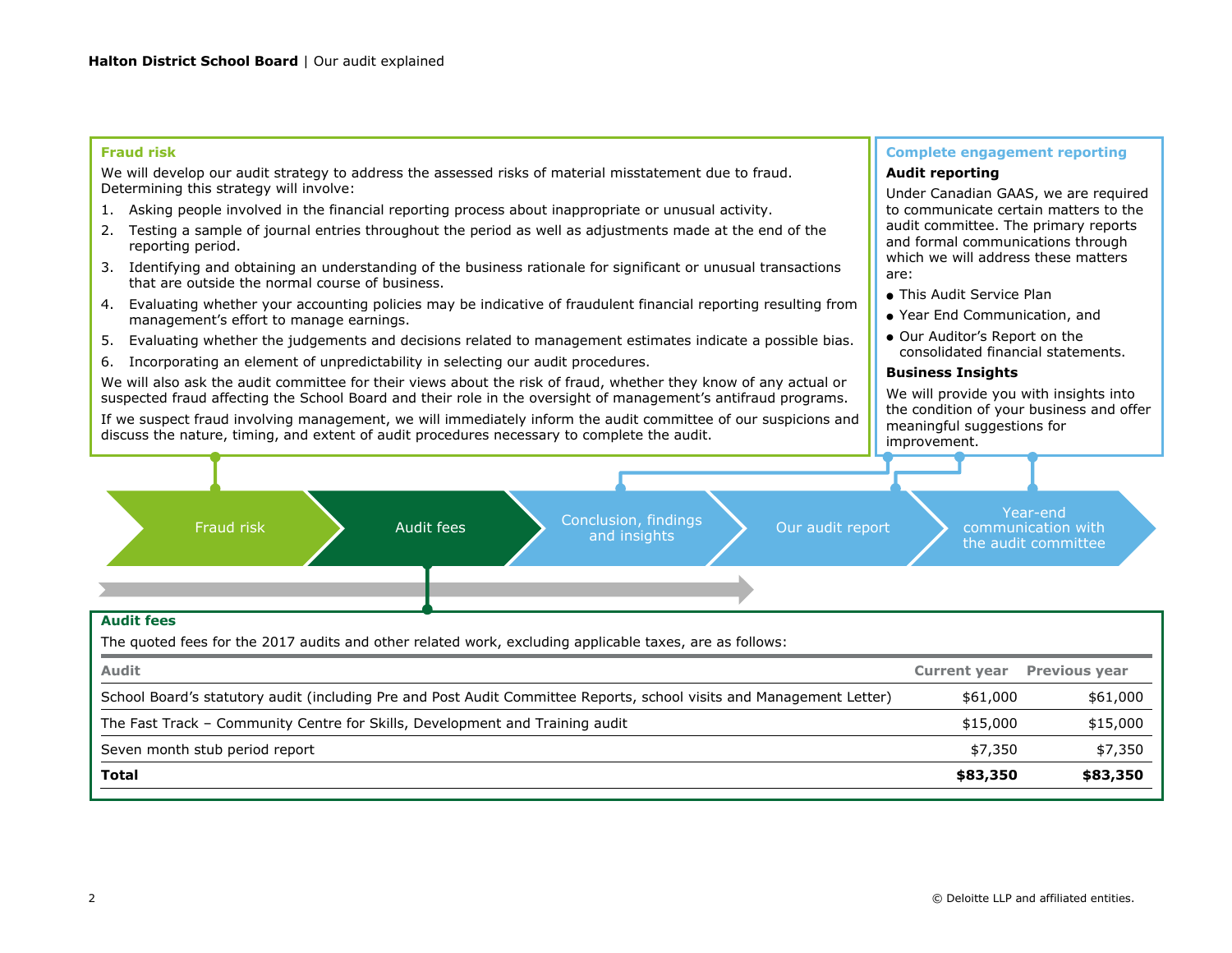## Audit risks

During our risk assessment, we identified some audit risks that will require special audit consideration. These risks, together with our planned responses, are described below.

The following tables set out the audit risks that we identified during our preliminary planning activities, including our proposed response to each risk. Our planned audit response is based on our assessment of the likelihood of a risk's occurrence, the significance should a misstatement occur, our determination of materiality and our prior knowledge of the School Board.

#### **Revenue recognition\***

| Audit risk                                                                                                                                                                                                                                                                                                          | Our proposed audit response                                                                                                                                                                                                                                                                                                                                                                                                                                                                                                      |  |
|---------------------------------------------------------------------------------------------------------------------------------------------------------------------------------------------------------------------------------------------------------------------------------------------------------------------|----------------------------------------------------------------------------------------------------------------------------------------------------------------------------------------------------------------------------------------------------------------------------------------------------------------------------------------------------------------------------------------------------------------------------------------------------------------------------------------------------------------------------------|--|
| Under Canadian GAAS, we are required to evaluate the risk of fraud in<br>revenue recognition. We have evaluated the revenue transactions, and we<br>have concluded that the significant risk is that revenue may have been<br>recorded in the incorrect period.<br>This represents a fraud risk for the 2017 audit. | • We will test cut-off, completeness and accuracy by obtaining confirmation<br>of the 2017 revenues.<br>• We will review agreements with third parties.<br>• We will review grant stipulations.<br>• We will review related disclosure.                                                                                                                                                                                                                                                                                          |  |
| <b>Management override of controls*</b>                                                                                                                                                                                                                                                                             |                                                                                                                                                                                                                                                                                                                                                                                                                                                                                                                                  |  |
| Audit risk                                                                                                                                                                                                                                                                                                          | Our proposed audit response                                                                                                                                                                                                                                                                                                                                                                                                                                                                                                      |  |
| Management is in a unique position to override internal controls, which<br>could allow manipulation of the accounting records that could result in<br>consolidated financial statements that are materially misstated.<br>This represents a fraud risk for the 2017 audit.                                          | • We will discuss fraud with management.<br>• We will test the appropriateness of journal entries recorded in the general<br>ledger and other adjustments made in the preparation of the financial<br>statements.<br>. We will evaluate the business rationale for any significant unusual<br>transactions.<br>• We will determine whether the judgments and decisions related to<br>management estimates indicate a possible bias, which will include<br>performing retrospective analysis of significant accounting estimates. |  |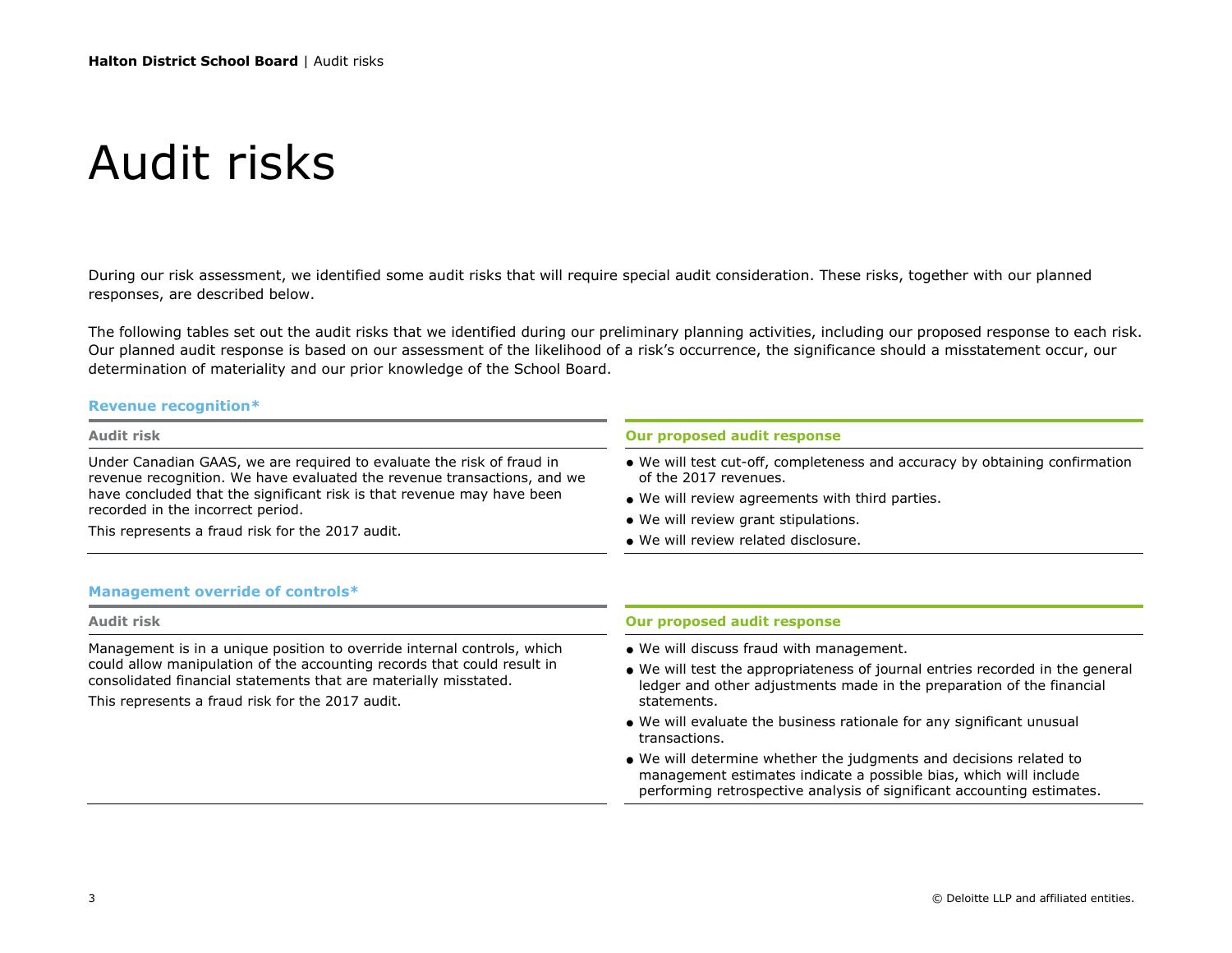#### **School Generated Funds and School Council Funds\***

| Audit risk                                                                                                                                  | Our proposed audit response                                                                                                                                       |  |
|---------------------------------------------------------------------------------------------------------------------------------------------|-------------------------------------------------------------------------------------------------------------------------------------------------------------------|--|
| There is an increased risk of misstatement of School Generated Funds and<br>School Council Funds due to the large volume of cash collected. | • We will select a sample of schools to audit and perform substantive tests<br>of details to obtain assurance over assets, liabilities, revenues and<br>expenses. |  |
| This represents a fraud risk for the 2017 audit.                                                                                            |                                                                                                                                                                   |  |
| <b>Accounts payable and accrued liabilities</b>                                                                                             |                                                                                                                                                                   |  |
| <b>Risk identified</b>                                                                                                                      | Our proposed audit response                                                                                                                                       |  |
| Accounts payable and accrued liabilities may be understated due to<br>improper cut-off.                                                     | • We will test disbursements subsequent to year-end to determine the<br>reasonableness of accounts payable and accrued liabilities.                               |  |
|                                                                                                                                             | • We will test the supporting assumptions and underlying data for accruals.                                                                                       |  |
|                                                                                                                                             | • We will review the outcome of prior year estimates and accruals.                                                                                                |  |
| <b>Employee future benefits</b>                                                                                                             |                                                                                                                                                                   |  |
| <b>Risk identified</b>                                                                                                                      | <b>Our proposed audit response</b>                                                                                                                                |  |

## Employee future benefits liabilities and expenses may be understated. We will review the actuarial report including assumptions and data upon

We will ensure proper disclosure in the financial statements.

which estimates are based.

#### **Payroll**

| Risk identified                             | Our proposed audit response                                                                                                                  |
|---------------------------------------------|----------------------------------------------------------------------------------------------------------------------------------------------|
| Payroll expense is not accurately recorded. | • We will review and test internal controls related to the payroll cycle.                                                                    |
|                                             | • We will detail test payroll transactions for appropriate pay in accordance<br>with employment agreements and other relevant documentation. |

\*significant risk

As we perform our audit procedures, we will inform you of any significant changes to the audit risks discussed above and the reasons for those changes.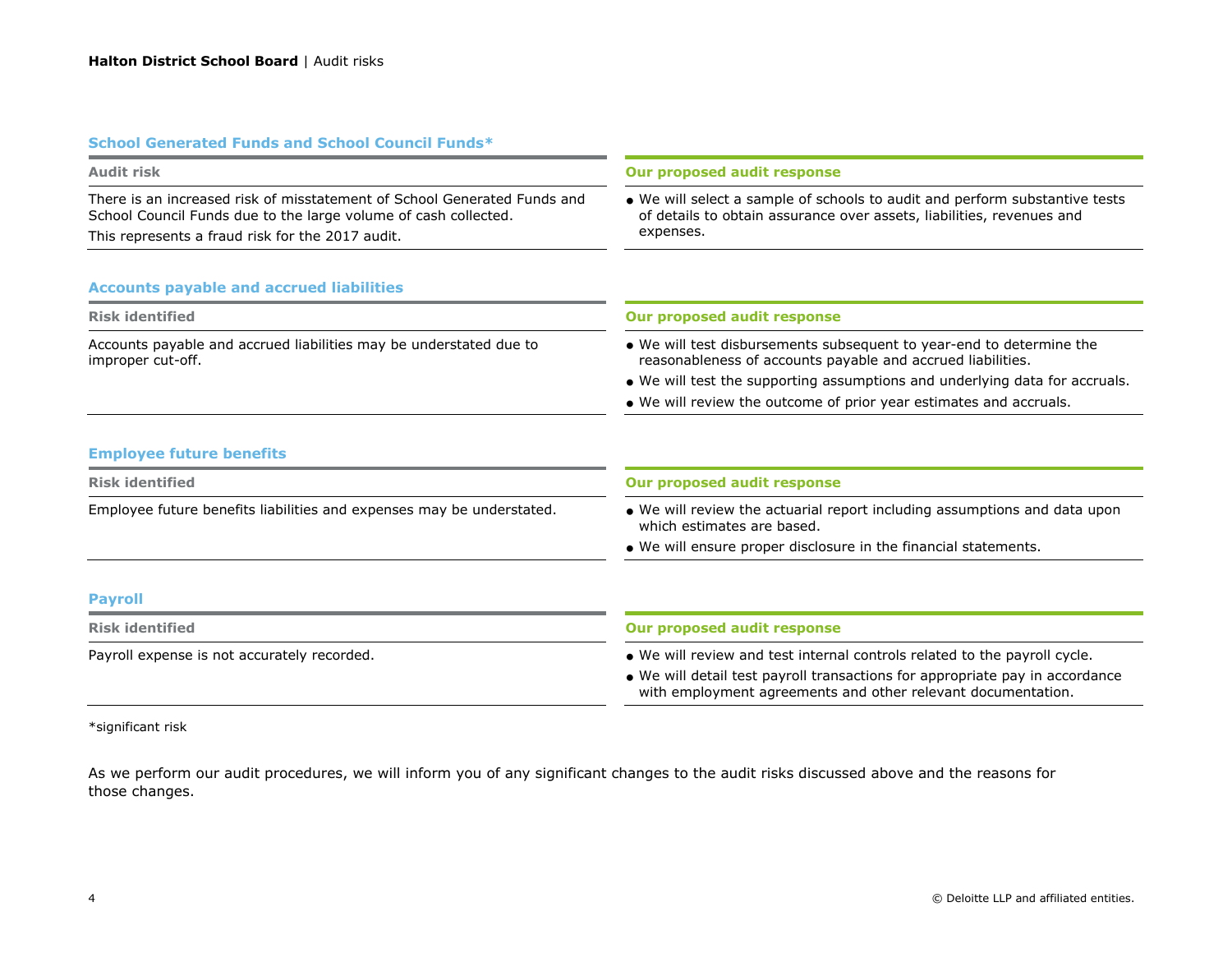# Appendix 1 – Communication requirements

| <b>Required communication</b> |                                                                                                                                                                                                                                                                                          | <b>Reference</b>           |  |
|-------------------------------|------------------------------------------------------------------------------------------------------------------------------------------------------------------------------------------------------------------------------------------------------------------------------------------|----------------------------|--|
|                               | Audit service plan                                                                                                                                                                                                                                                                       |                            |  |
|                               | 1. Our responsibilities under Canadian GAAS, including forming and expressing an opinion on the financial<br>statements                                                                                                                                                                  | CAS <sup>1</sup> 260.14    |  |
| 2.                            | An overview of the overall audit strategy, addressing:<br>Timing of the audit<br>a.<br>Significant risks, including fraud risksNames, locations, and planned responsibilities of other independent<br>b.<br>public accounting firms or others that perform audit procedures in the audit | CAS 260.15                 |  |
|                               | 3. Significant transactions outside of the normal course of business, including related party transactions                                                                                                                                                                               | CAS 260 App. 2, CAS 550.27 |  |
|                               | Enquiries of those charged with governance                                                                                                                                                                                                                                               |                            |  |
| 4.                            | How those charged with governance exercise oversight over management's process for identifying and<br>responding to the risk of fraud and the internal control that management has established to mitigate these risks                                                                   | CAS 240.20                 |  |
| 5.                            | Any known suspected or alleged fraud affecting the School Board                                                                                                                                                                                                                          | CAS 240.21                 |  |
| 6.                            | Whether the School Board is in compliance with laws and regulations                                                                                                                                                                                                                      | CAS 250.14                 |  |
|                               | <b>Year-end communication</b>                                                                                                                                                                                                                                                            |                            |  |
|                               | 7. Fraud or possible fraud identified through the audit process                                                                                                                                                                                                                          | CAS 240.40-.42             |  |
| 8.                            | Significant accounting policies, practices, unusual transactions, and our related conclusions                                                                                                                                                                                            | CAS 260.16 a.              |  |
|                               | 9. Alternative treatments for accounting policies and practices that have been discussed with management during<br>the current audit period                                                                                                                                              | CAS 260.16 a.              |  |
|                               | 10. Matters related to going concern                                                                                                                                                                                                                                                     | CAS 570.23                 |  |
|                               | 11. Management judgments and accounting estimates                                                                                                                                                                                                                                        | CAS 260.16 a.              |  |
|                               | 12. Significant difficulties, if any, encountered during the audit                                                                                                                                                                                                                       | CAS 260.16 b.              |  |

<sup>1</sup> CAS: Canadian Auditing Standards – CAS are issued by the Auditing and Assurance Standards Board of CPA Canada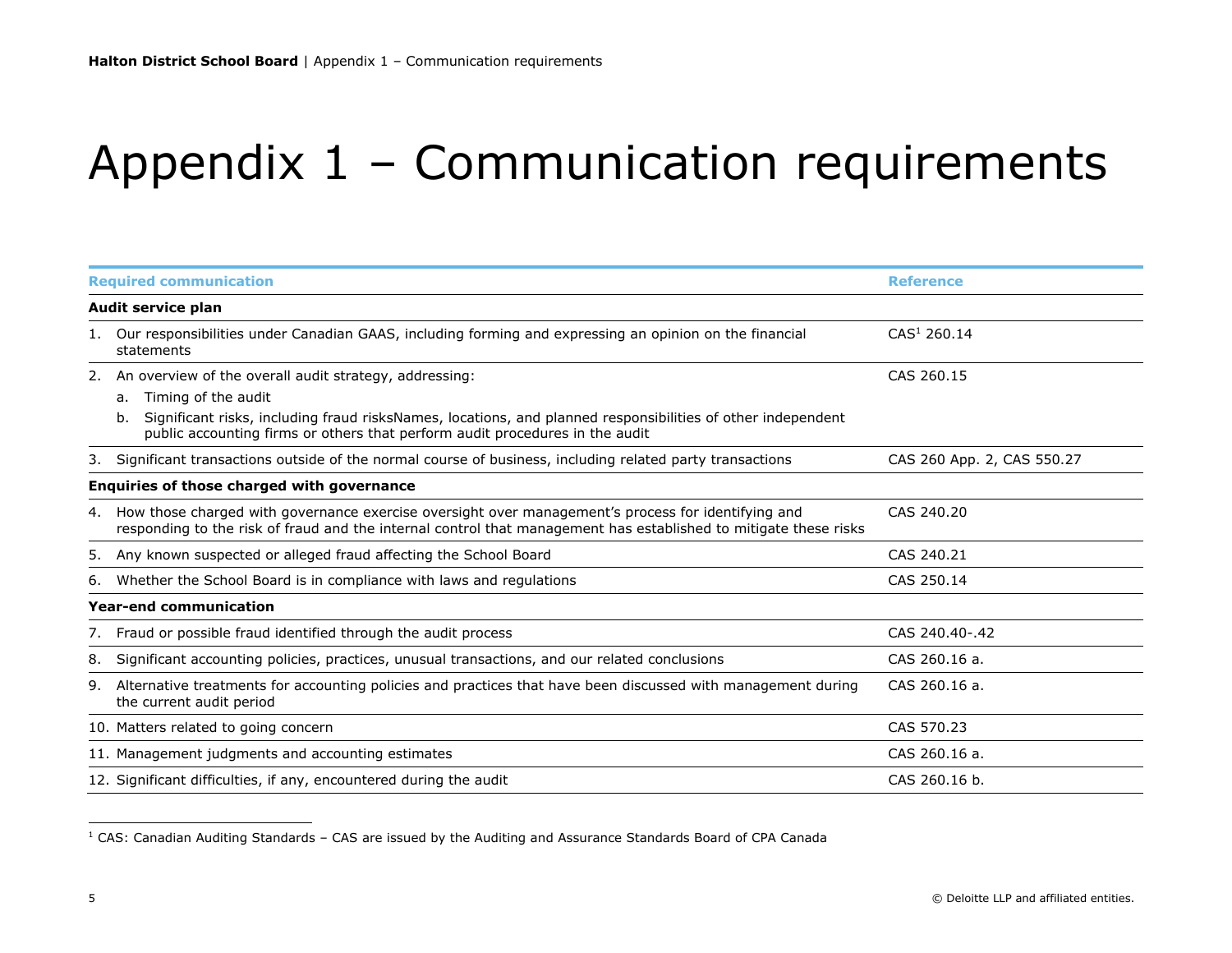| <b>Required communication</b>                                                                                                                         | <b>Reference</b> |
|-------------------------------------------------------------------------------------------------------------------------------------------------------|------------------|
| 13. Material written communications between management and us, including management representation letters                                            | CAS 260.16 c.    |
| 14. Other matters that are significant to the oversight of the financial reporting process                                                            | CAS 260.16d.     |
| 15. Modifications to our opinion(s)                                                                                                                   | CAS 260.A18      |
| 16. Our views of significant accounting or auditing matters for which management consulted with other accountants<br>and about which we have concerns | CAS 260.A19      |
| 17. Significant matters discussed with management                                                                                                     | CAS 260.A.19     |
| 18. Matters involving non-compliance with laws and regulations that come to our attention                                                             | CAS 250.23       |
| 19. Significant deficiencies in internal control, if any, identified by us in the conduct of the audit of the Consolidated<br>financial statements    | CAS 265          |
| 20. Uncorrected misstatements and disclosure items                                                                                                    | CAS 450.12-13    |
| 21. Any significant matters arising during the audit in connection with the School Board's related parties                                            | CAS 550.27       |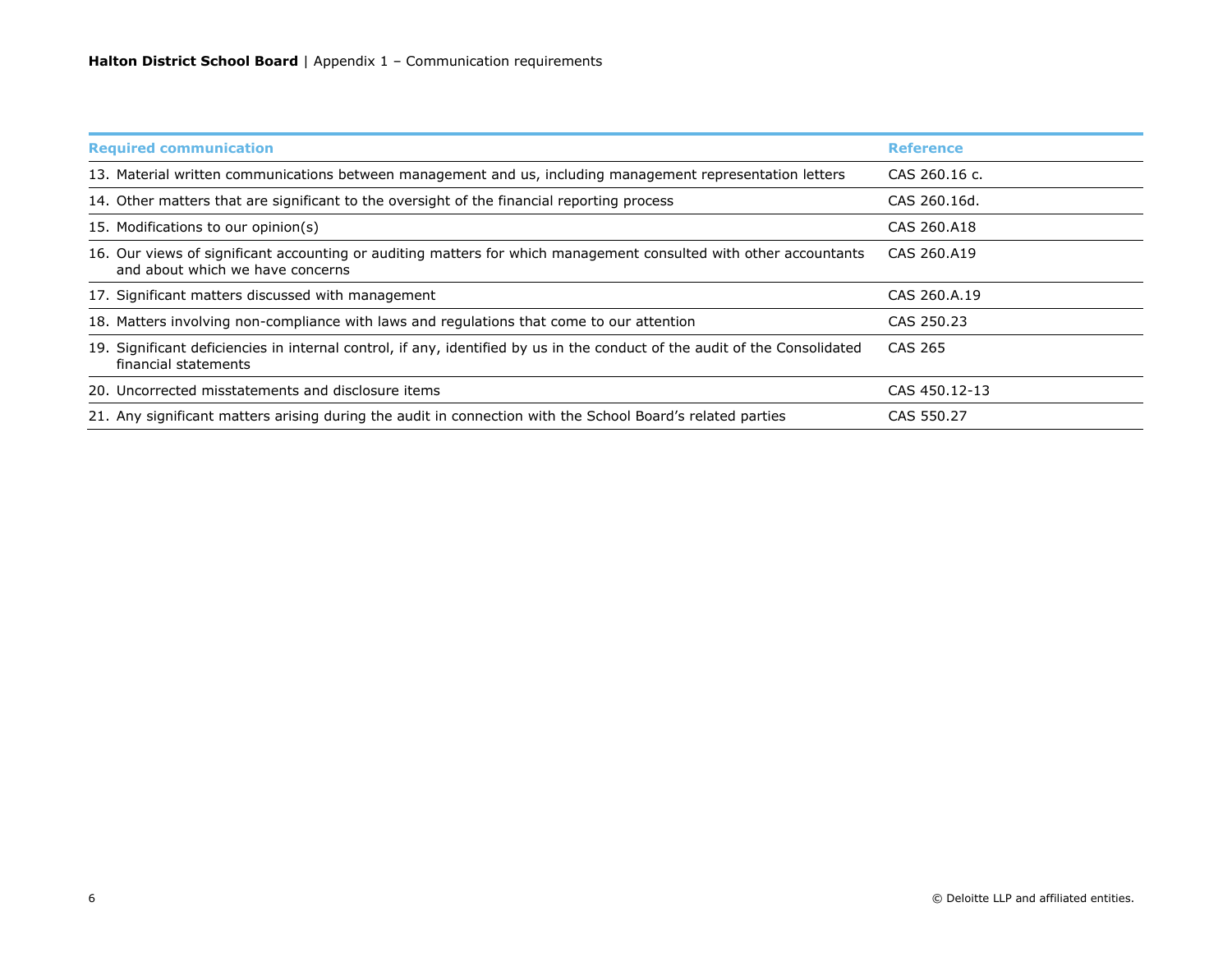# Appendix 2 – Group audit and timing

This calendar indicates our various procedures and meetings as planned throughout the year:

|                                                                          | <b>Timing</b>                          |
|--------------------------------------------------------------------------|----------------------------------------|
| Presentation of audit plan to the Audit Committee                        | April 13, 2017                         |
| Seven month stub period report                                           | Week of May 1, 2017                    |
| Interim audit                                                            | Week of May 29, 2017                   |
| School Generated Funds/School Council Funds audit                        | Tentatively week of September 18, 2017 |
| Fast Track – Community Centre for Skills, Development and Training audit | Tentatively week of September 18, 2017 |
| Year-end audit                                                           | Tentatively October 16-27, 2017        |

| Issuance of draft consolidated financial statements to the Audit Committee | Tentatively November 9, 2017 |
|----------------------------------------------------------------------------|------------------------------|
| Review the result of our audit and provide audit report                    | Tentatively November 9, 2017 |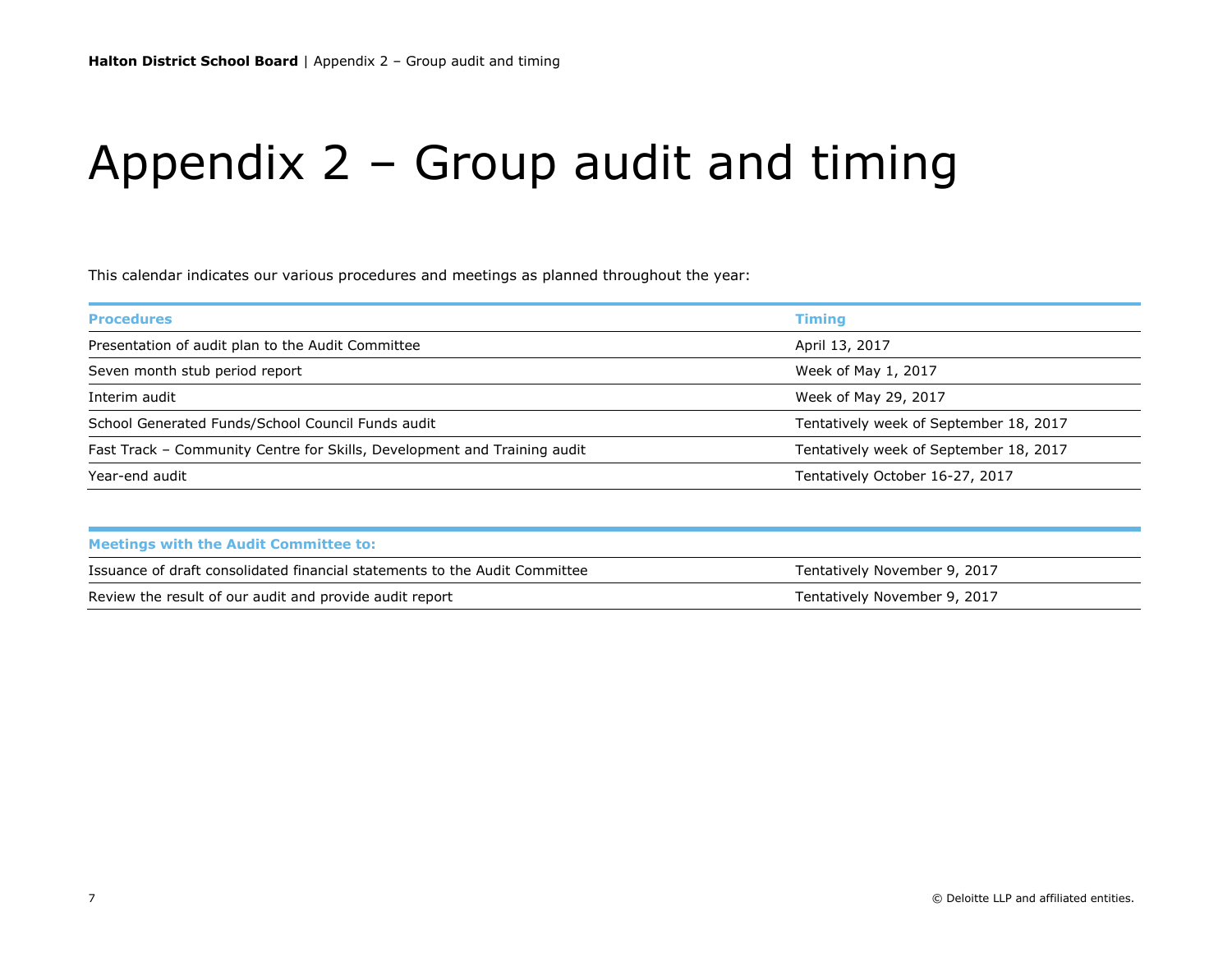

## **www.deloitte.ca**

Deloitte, one of Canada's leading professional services firms, provides audit, tax, consulting, and financial advisory services. Deloitte LLP, an Ontario limited liability partnership, is the Canadian member firm of Deloitte Touche Tohmatsu Limited.

Deloitte refers to one or more of Deloitte Touche Tohmatsu Limited, a UK private company limited by guarantee, and its network of member firms, each of which is a legally separate and independent entity. Please see www.deloitte.com/about for a detailed description of the legal structure of Deloitte Touche Tohmatsu Limited and its member firms.

1 © Deloitte LLP and affiliated entities. © Deloitte LLP and affiliated entities.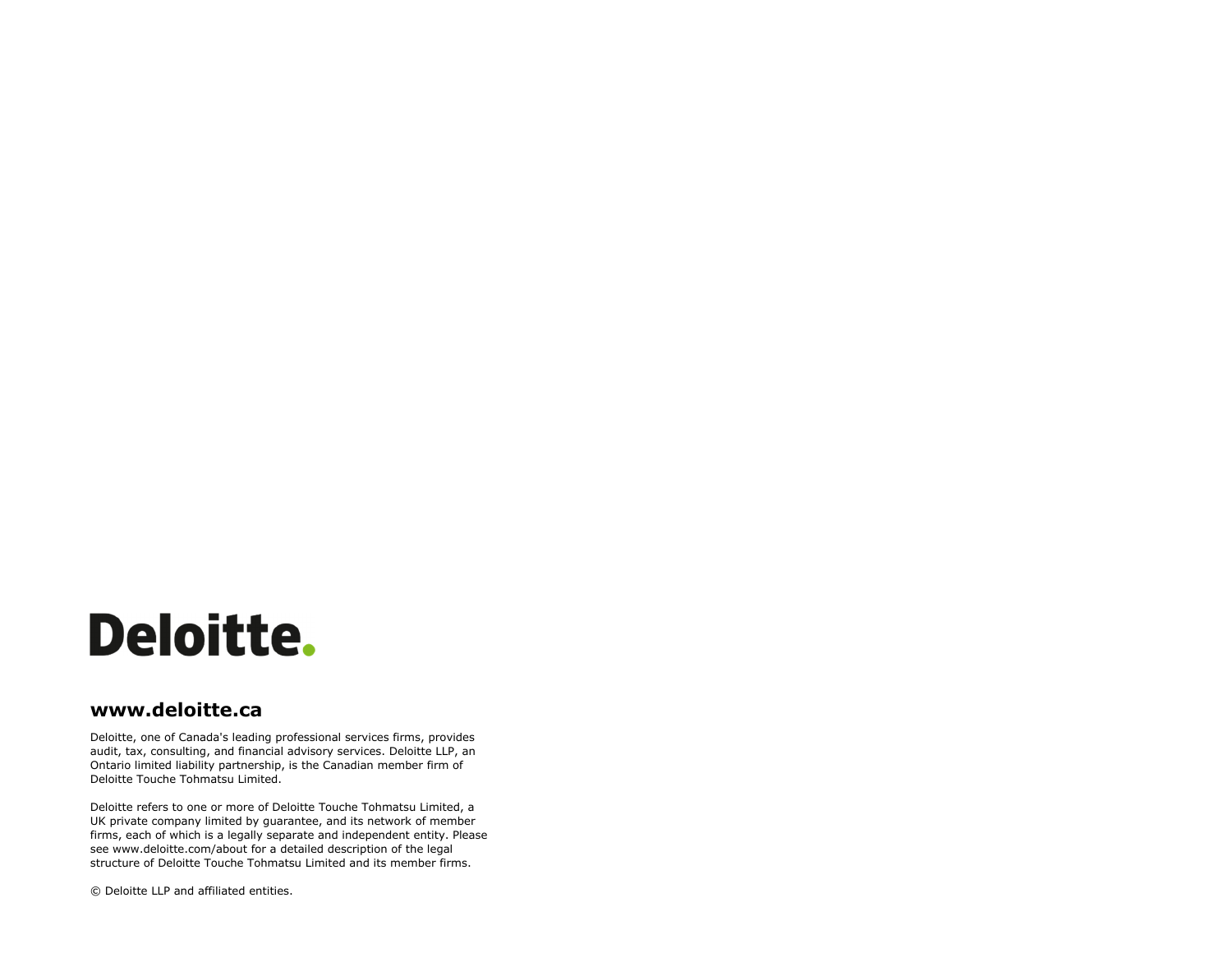

## **MEMO**

| To:   | <b>Halton District School Board Audit Committee</b>             |
|-------|-----------------------------------------------------------------|
| From: | Jenny Baker, Regional Internal Audit Manager                    |
| Date: | 13 April 2017                                                   |
|       | Subject: Regional Internal Audit Status Report - Public Session |

This memorandum will serve to update the Audit Committee of the Regional Internal Audit Team's work since February 28, 2017.

## **A. 2017-2018 Risk Assessment Update and Audit Plan Proposal**

Attached for your information is a summary describing the annual risk assessment update and the presentation of 2017-18 regional internal audit plan for your approval.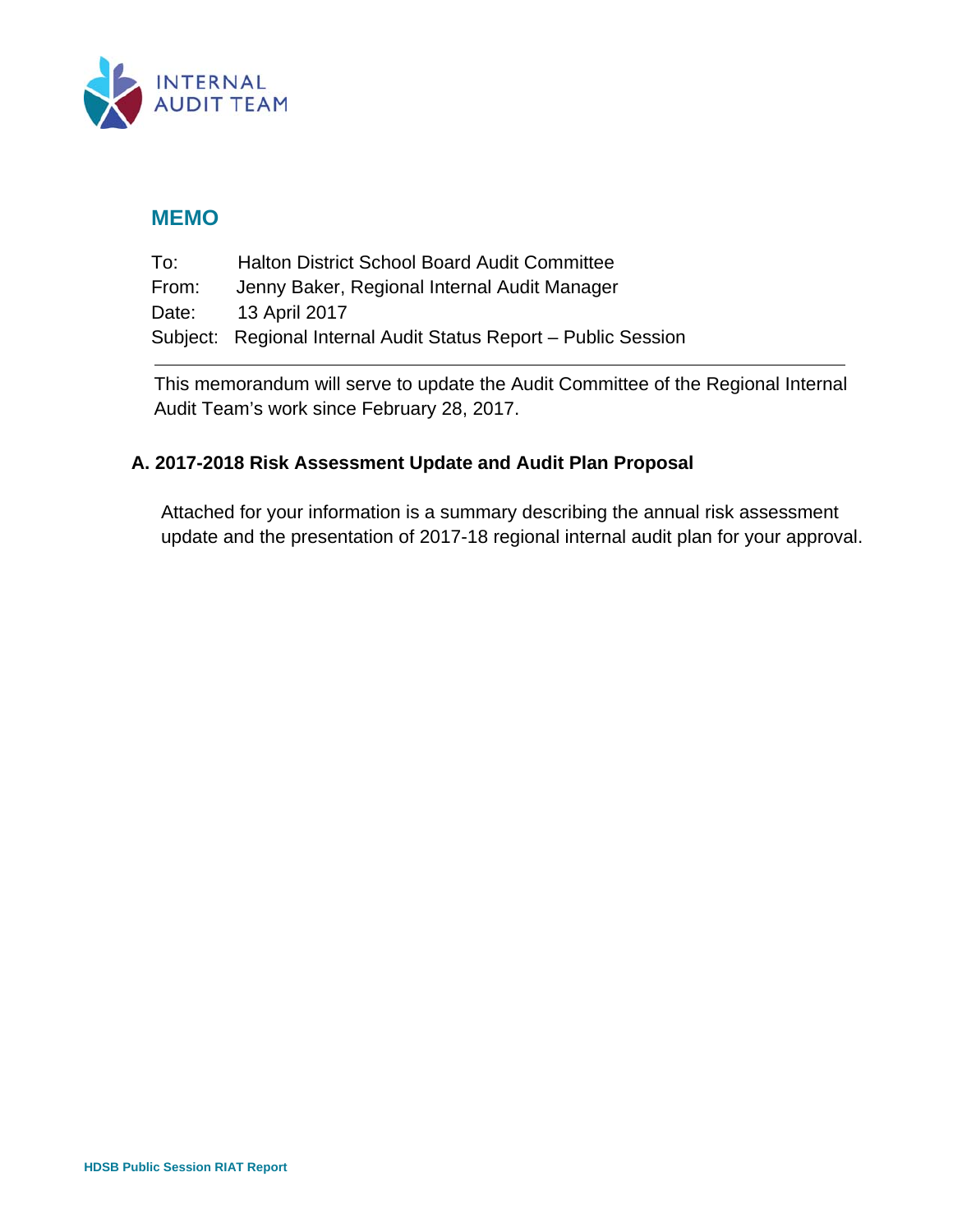

## MEMO

| TO:      | <b>Halton District School Board Audit Committee</b> |
|----------|-----------------------------------------------------|
| FROM:    | Jenny Baker, Regional Internal Audit Manager        |
| DATE:    | 13 April 2017                                       |
| SUBJECT: | 2017-18 Internal Audit Plan                         |

During the spring of 2016, the Regional Internal Audit Manager facilitated a risk assessment discussion with the Director and the Superintendent of Business Services and a risk presentation to Board Leaders. These sessions resulted in the development of a two year audit plan which was presented last April. During March 2017, discussions were held with the Superintendent of Business Services to identify if there were any changes in the risk profile or any new or emerging risks impacting Board operations and processes which Board Management wanted reflected in the 2017-18 regional internal audit plan. The result of the planning session proposes the delay of the audit of compliance to the Broader Public Sector Procurement Directive until 2018-19, the deletion of a special education audit due to the Board's ongoing special education review and the scheduling of the following two projects.

## **Recommendation:**

*Be it resolved that the Audit Committee recommends that the 2017-18 Regional Internal Audit Plan which includes audits of Board Sponsorships and Insurance Program Administration, and follow-up reviews on IT Strategy and the Entity Level Assessment to be approved by the Board of Trustees.* 

## **For 2017-18**

## **1. Board Sponsorships**

 "The Board has an objective to create the opportunity for the highest quality education possible for all students in Halton and has identified that partnerships and sponsorships may mutually benefit education, the community and business and provide opportunities for increased community participation in the education process."<sup>1</sup>

 An Administrative Procedure has been in place since 2002 to address the administration of corporate partnerships, sponsorships and donations where the Board

-

<sup>&</sup>lt;sup>1</sup> HDSB Administrative Procedure 'Corporate Partnerships, Sponsorships, Donations' effective September 2002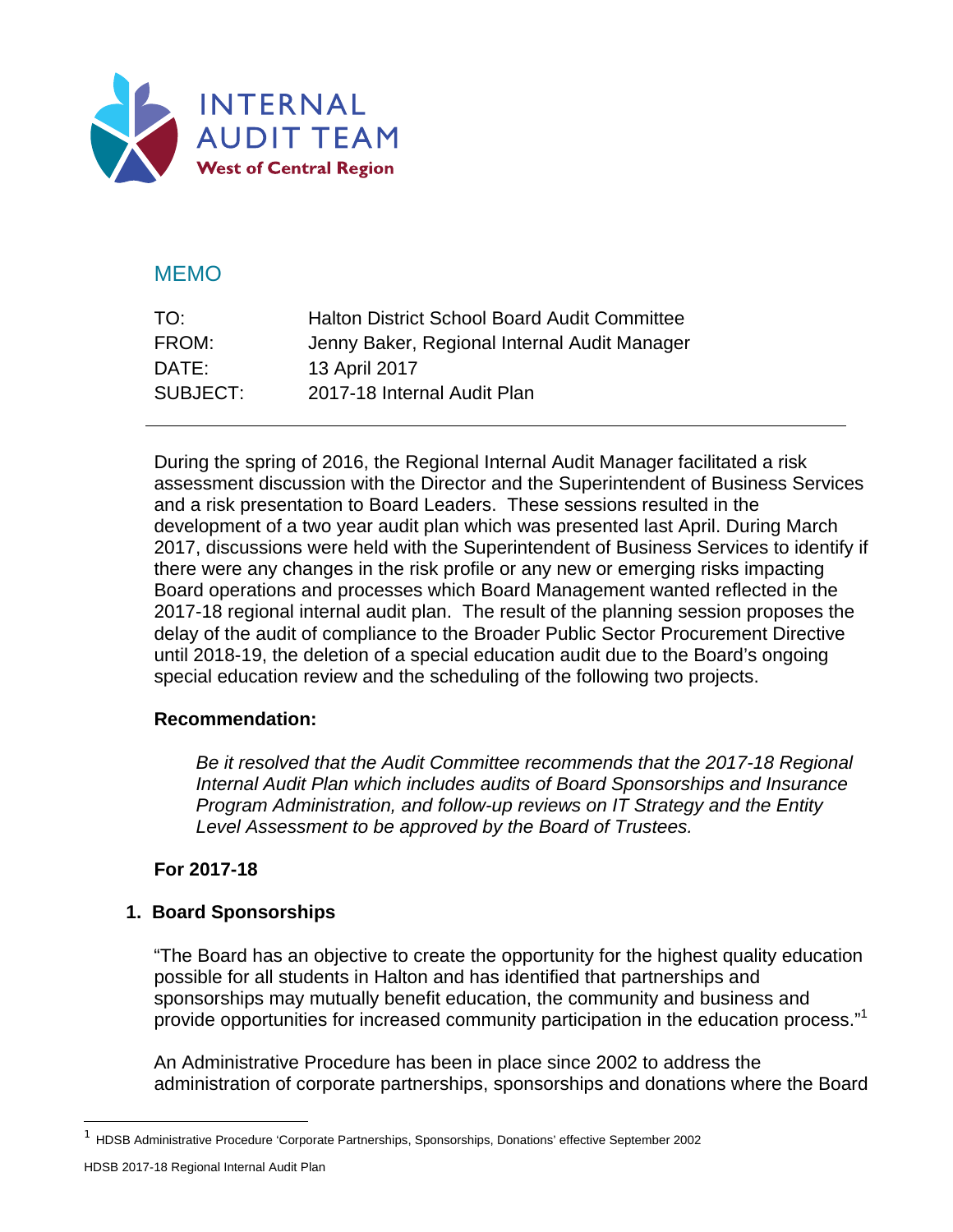

is the recipient. However this Procedure does not extend to situations where the Board is the donor. Therefore an assessment is proposed to determine whether Board sponsorships established for specific programs and services are being delivered. This audit addresses operational and reputational risk.

## **2. Insurance Program Administration**

The Board participates in a number of initiatives that contribute to the prevention, reduction and mitigation of a multitude of risks to students and school board staff, property and reputation.

The proposed objective of this assessment is to determine whether Boards programs and insurance coverage adequately mitigates the risks that confront school board staff today.

## **3. Audit Follow up Reviews**

- I. IT Strategy
- II. Entity level Assessment

## **For 2018-19 – Topics Identified For Discussion Only**

## **1. Compliance to the Broader Public Sector (BPS) Procurement Directive**

The objectives of the audit will be to assess whether HDSB has developed procurement policies and administrative procedures for purchasing which determine how the requirements of the Broader Public Sector Procurement Directive, effective April 1, 2011 have been put into operation; and whether the Board acquires goods and services through an open, fair and transparent process with consideration for quality, cost effectiveness, and timeliness of delivery.

## **2. Attendance Support Program**

It is recognized that rising employee absences impacts student achievement and wellbeing and operating costs. RIAT proposes to utilize business intelligence software and data visualization to present information about employee absences that assists Board leadership in confirming whether effective mitigation strategies to address absenteeism are in place or can be strengthened.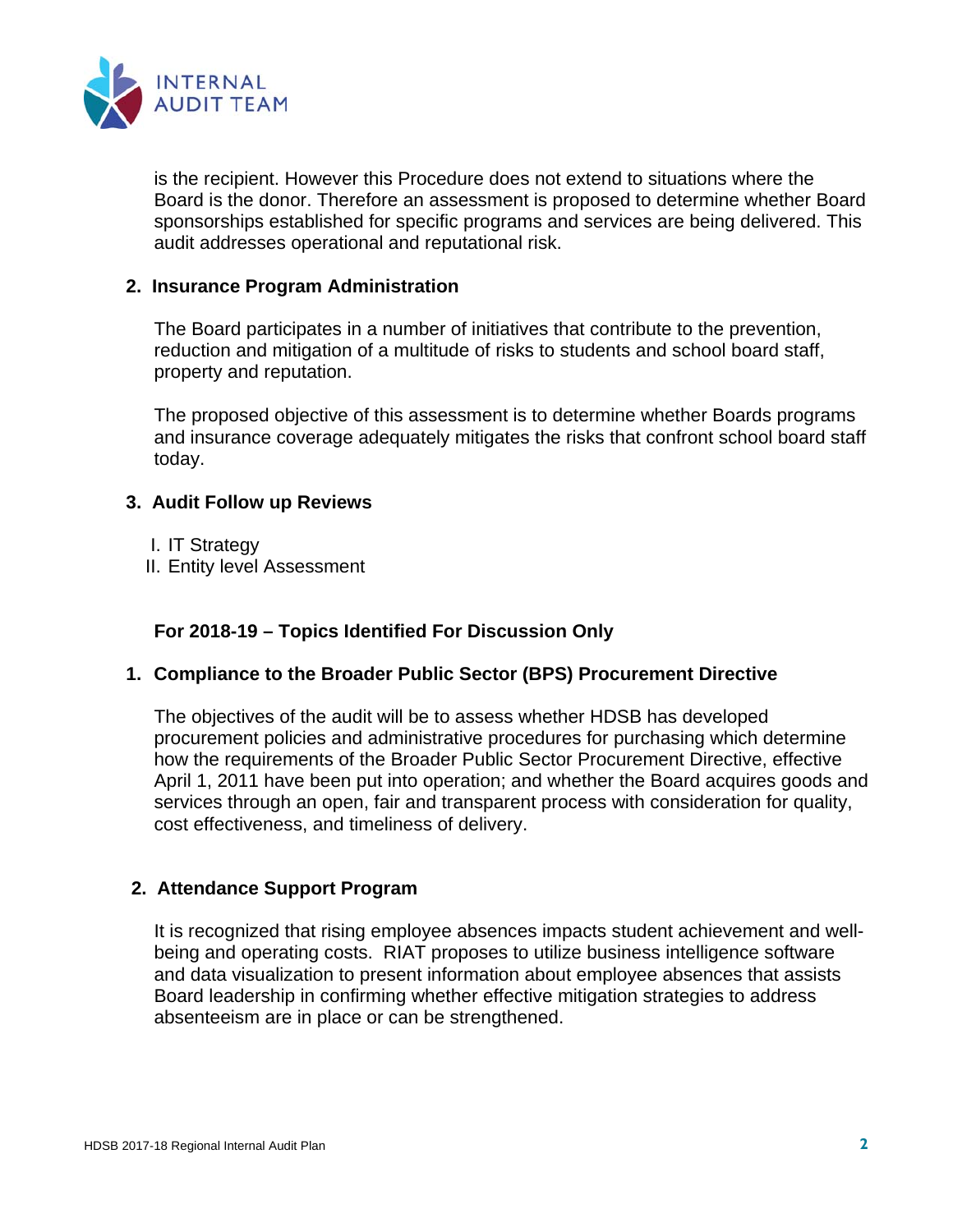

## **3. Privacy**

Concerns over the privacy of personal private information (PPI) have progressed from limited to pervasive in almost all industries. PPI as a whole is exposed to a variety of vulnerabilities, including loss, misuse and unauthorized distribution. Stakeholders of the Board expect that the privacy of student and staff information is adequately protected.

The objective of the audit will be to provide assurance of the adequacy and effectiveness of information management and privacy practices in place to protect PPI as it is collected, processed and stored and to support compliance to both Board policy and legislative requirements.

## **4. Audit Follow up Reviews**

- i. Information Technology, Back up Disaster and Recovery
- ii. Information Technology Vulnerability and Security Assessment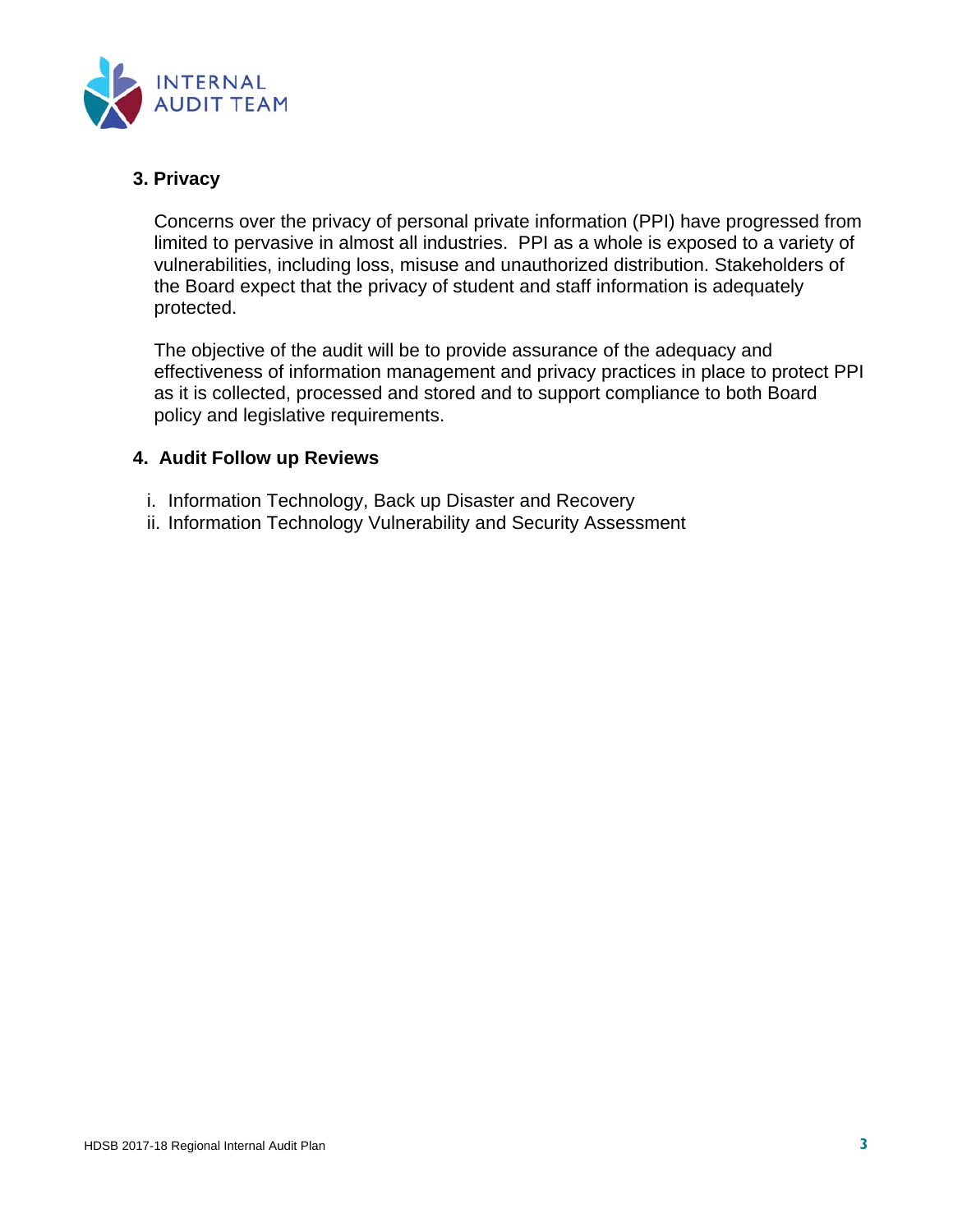## **Audit Committee Terms of Reference - Draft - February 28April 13, 2017**

#### **Purpose**

In order to contribute to good governance, transparency and accountability, the Audit Committee reports and makes recommendations to the Board of Trustees. These reports assist trustees in their obligations and oversight responsibilities relating to the school board's financial and risk management, control and governance frameworks and processes.

#### **Context**

Audit Committees are bound by The Ontario Education Act, Ontario Regulation 361/10. This Terms of Reference is developed in accordance with the act and outlines the purpose, objectives, membership and operating procedures of the Halton District School Board's Audit Committee.

#### **Definitions**

"External Auditor" means an auditor appointed by a board under subsection 253(1) of the Act to perform the duties referred to in subsection 253(4) of the Act.

"Internal Auditor" means a contractor or employee of a board who examines and evaluates a board's records and procedures related to the board's risk management, internal controls and governance processes and makes recommendations on ways to improve the board's risk management, internal controls and governance processes. 361/10 S.1(2)

"External Member" means a person who is not an employee or officer of the board or of any other board at the time of his or her appointment. This member has accounting, financial management or other relevant business experience that ensures an understanding of the accounting and auditing standards applicable to the board. 361/10  $S.4(1)$ 

| 'Fiscal Year" means the fiscal vear of the board which begins on September $\overline{\ }$<br>and | <b>Formatted:</b> Superscript |
|---------------------------------------------------------------------------------------------------|-------------------------------|
| ends at August 31 <sup>st</sup> of the following calendar year.                                   | <b>Formatted:</b> Superscript |
|                                                                                                   | <b>Formatted:</b> Font: 12 nt |

#### **Duties and Responsibilities**

The audit committee duties and responsibilities are related to:

- financial reporting processes
- internal controls

**Formatted:** Font: 12 pt

**Formatted:** Font: 12 pt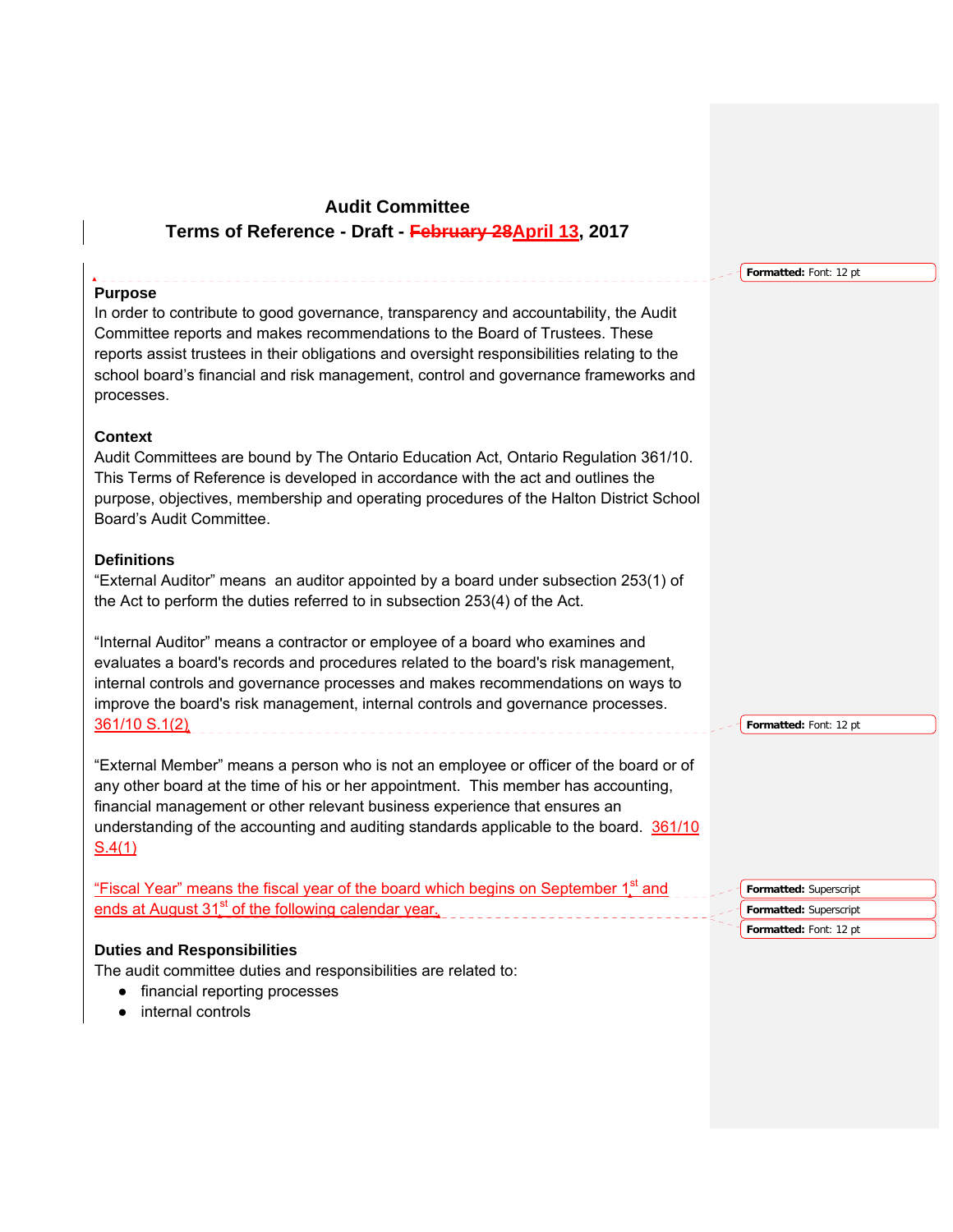- internal auditor
- external auditor
- risk management
- compliance matters

#### **Membership**

Pursuant to legislation, the Audit Committee shall consist of five members which must include three trustees and two external members. Trustee appointments shall be made by the Striking Committee and will be up to four years in length beginning the first meeting following the beginning of their term at the first Audit Committee meeting after the new board is sworn in following a municipal election. External members will be appointed by the board's selection committee as per Ontario Reg. 361/10 S<sub>2</sub>5 for a term not to exceed three years  $361/10 S.7(2)$ . Any code of conduct of the board that applies to trustees also applies to external members in relation to their functions, powers and duties as members of the committee. If an external member resigns, another member shall be appointed for the remainder of the three year term. **Formatted:** Font: 12 pt **Formatted:** Font: 12 pt **Formatted:** Font: 12 pt

#### **Chair and Vice Chair**

| Among the committee members, a Chair and Vice Chair will be elected at the first<br>meeting of the Audit Committee in each fiscal year. 361/10 S.6(1). The electoral<br>process will be consistent with that used for the election of the Chair and Vice Chair of<br>the Board of Trustees. All members of the Audit Committee will be given the opportunity<br>to declare themselves as a candidate at the first meeting of each fiscal year prior to the<br>elections. | Formatted: Font: 12 pt<br>Formatted: Font: 12 pt |
|--------------------------------------------------------------------------------------------------------------------------------------------------------------------------------------------------------------------------------------------------------------------------------------------------------------------------------------------------------------------------------------------------------------------------------------------------------------------------|--------------------------------------------------|
| The Vice Chair will chair the meeting when the Chair is not present, has a conflict of<br>interest, or when the Chair deems it necessary, in accordance with the Passing the                                                                                                                                                                                                                                                                                             | Formatted: Font: 12 pt                           |
| Gavel By-Laws of the Board.                                                                                                                                                                                                                                                                                                                                                                                                                                              | Formatted: Font: 12 pt                           |
| Quorum                                                                                                                                                                                                                                                                                                                                                                                                                                                                   |                                                  |
| Three members of the Audit Committee, including at least one external member,                                                                                                                                                                                                                                                                                                                                                                                            |                                                  |
| constitutes a quorum for meetings of the Audit Committee. 361/10 S.11(6)                                                                                                                                                                                                                                                                                                                                                                                                 | Formatted: Font: 12 pt                           |
| <b>Decision Making</b>                                                                                                                                                                                                                                                                                                                                                                                                                                                   |                                                  |
| Each member of the Audit Committee has one vote. 361/10 S.11(3) The Audit                                                                                                                                                                                                                                                                                                                                                                                                | Formatted: Font: 12 pt                           |
| Committee shall make decisions by resolution. In the event of a tie vote, the Audit                                                                                                                                                                                                                                                                                                                                                                                      |                                                  |
| Committee Chair is entitled to cast a second vote. 361/10 S.11(5)                                                                                                                                                                                                                                                                                                                                                                                                        | Formatted: Font: 12 pt                           |

**Support**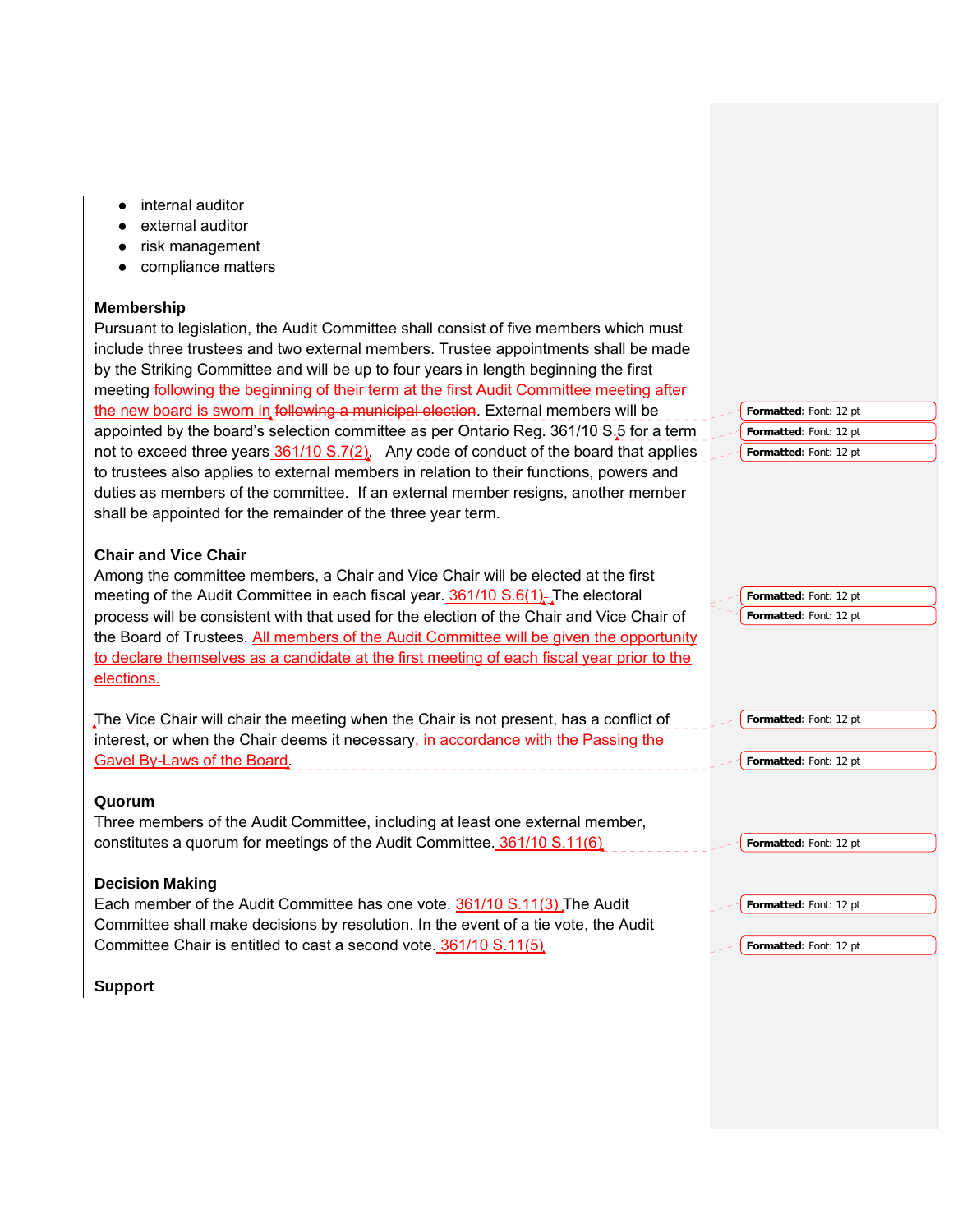Each regularly scheduled meeting of the Audit Committee may include the following staff as needed:

- Director of Education or designate
- Superintendent of Business Services and Treasurer
- **Formatted:** Font: 12 pt
- Controller of Financial Services
- Internal Auditor
- External Auditor(s)
- Regional Internal Audit Team
- Manager of Accounting
- Staff assigned minute taking for the committee

#### **Meetings**

The Audit Committee shall meet at least three times in each fiscal year, and at such other times as the Chair of the Audit Committee or the Board of Trustees considers advisable. 361/10 S.11(1). The first meeting of the fiscal year shall take place no later than September 30.  $361/10 S.11(2)$ . The other two meetings are typically held in November and in April. Trustees who are not members of the Audit Committee shall be invited to attend all meetings as observers. The names of trustees in attendance shall be noted in the minutes.

Audit Committee meetings may be comprised of up to three distinct and separate sessions: Public (Open), Private (Closed) and In-Camera.

**Public** sessions are open to the public.

**Private** are not open to the public. Private sessions include Audit Committee members, Board of Trustees, and any other personnel or participants as needed. Private sessions deal with matters regarding personnel, property or risk management.

**In-Camera** sessions include Audit Committee members and other personnel or participants as needed. In-Camera sessions permit the Audit Committee to receive feedback regarding audit processes or risks without other parties present.

#### **Private and Public Session Meetings**

- a) Private Public Session shall precede Publicrivate Session. The Audit Committee can, by resolution, go back into Privateublic Session following the Publicrivat Session of the Audit Committee meeting.
- b) Audit Committee members may vote to make recommendations to the Board on matters brought before them in Private Session, and any such recommendations

**Formatted:** Font: 12 pt **Formatted:** Font: 12 pt

**Formatted:** Font: 12 pt

| Formatted: Font: 12 pt |
|------------------------|
| Formatted: Font: 12 pt |
| Formatted: Font: 12 pt |
| Formatted: Font: 12 pt |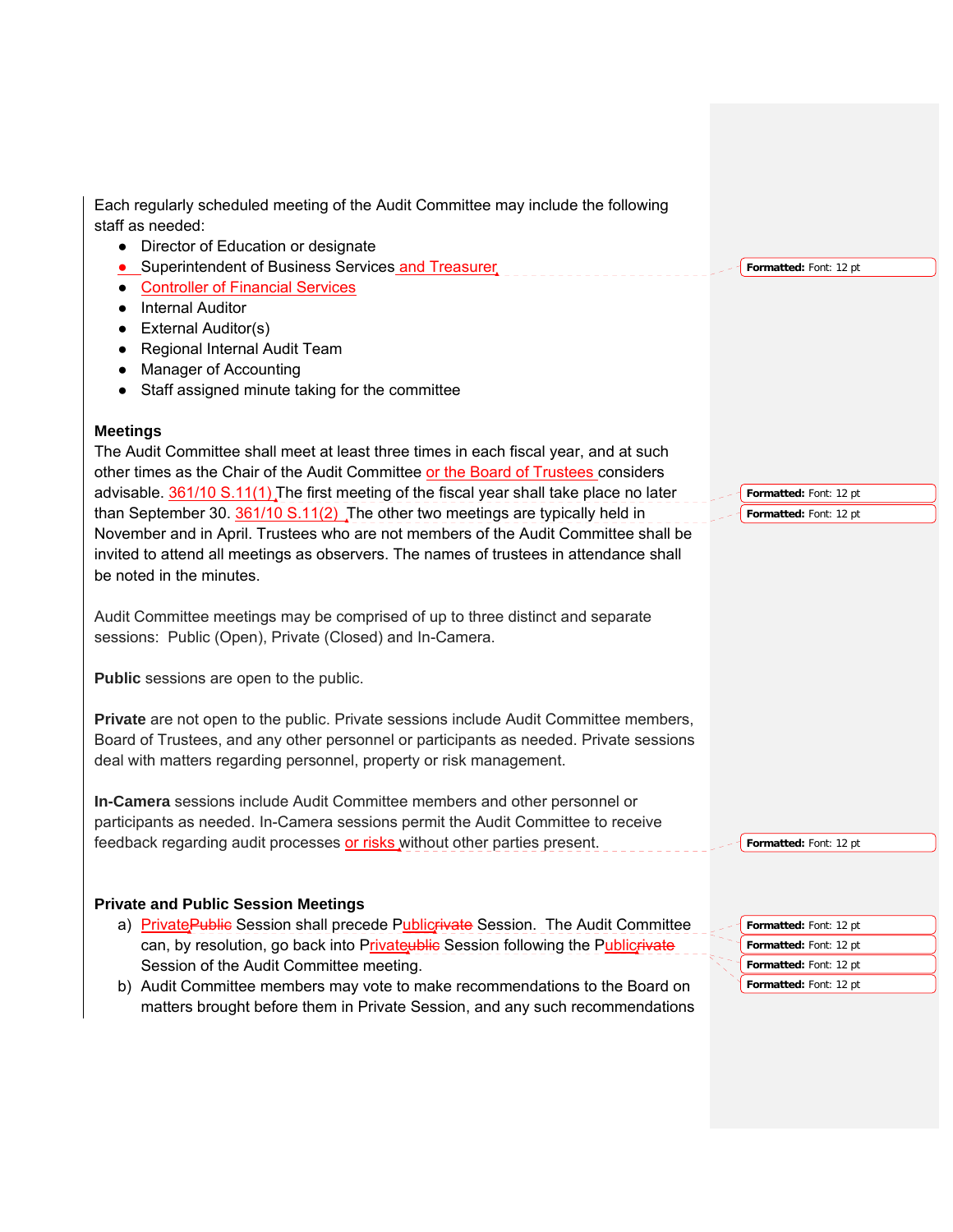will be brought forward for a vote at a meeting of the Audit Committee in Public Session.

#### **Meeting Agendas and Minutes**

Meeting agendas will be developed by the Chair in consultation with the Vice Chair and support from the Superintendent of Business Services. Requests for agenda items may be addressed to the Cehair.

The Chair of the Audit Committee shall ensure that minutes are taken at each meeting and provided to the members of the committee in a timely fashion. 361/10 S.11(7)

#### **Budget**

The board's administration budget covers the costs associated with all aspects of the work of the Audit Committee.

External Members may claim for mileage reimbursements to attend Audit Committee meetings in accordance with the Board's Travel and Expense Reimbursement and Hospitality Administrative Procedures.

#### **Contact Person**

Any questions related to the activities of the Audit Committee, should be directed to the Chair of the Audit Committee or the Chair of the Board of Trustees.

## **Audit Committee Reporting to Board of Trustees**

In addition to reporting responsibilities outlined in Ontario Regulation 361/10 S.15, a report will be presented to the Board of Trustees after each meeting of the audit committee, on all decisions and actions approved by the Audit Committee. Where Audit Committee matters are passed in a motion during the meeting, and such motions are brought forward to the Board, this report must be presented in written format. Otherwise, the committee report may be presented as a verbal report to Board.

An annual written report will be provided to the board at the end of each fiscal year to meet the requirements of Ontario Regulation 361/10 S.15(1).

**Formatted:** Font: 12 pt

**Formatted:** Font: 12 pt

**Formatted:** Font: 12 pt

| Formatted: Font: 12 pt |
|------------------------|
| Formatted: Font: 12 pt |
| Formatted: Font: 12 pt |
| Formatted: Font: 12 pt |
| Formatted: Font: 12 pt |
| Formatted: Font: 12 pt |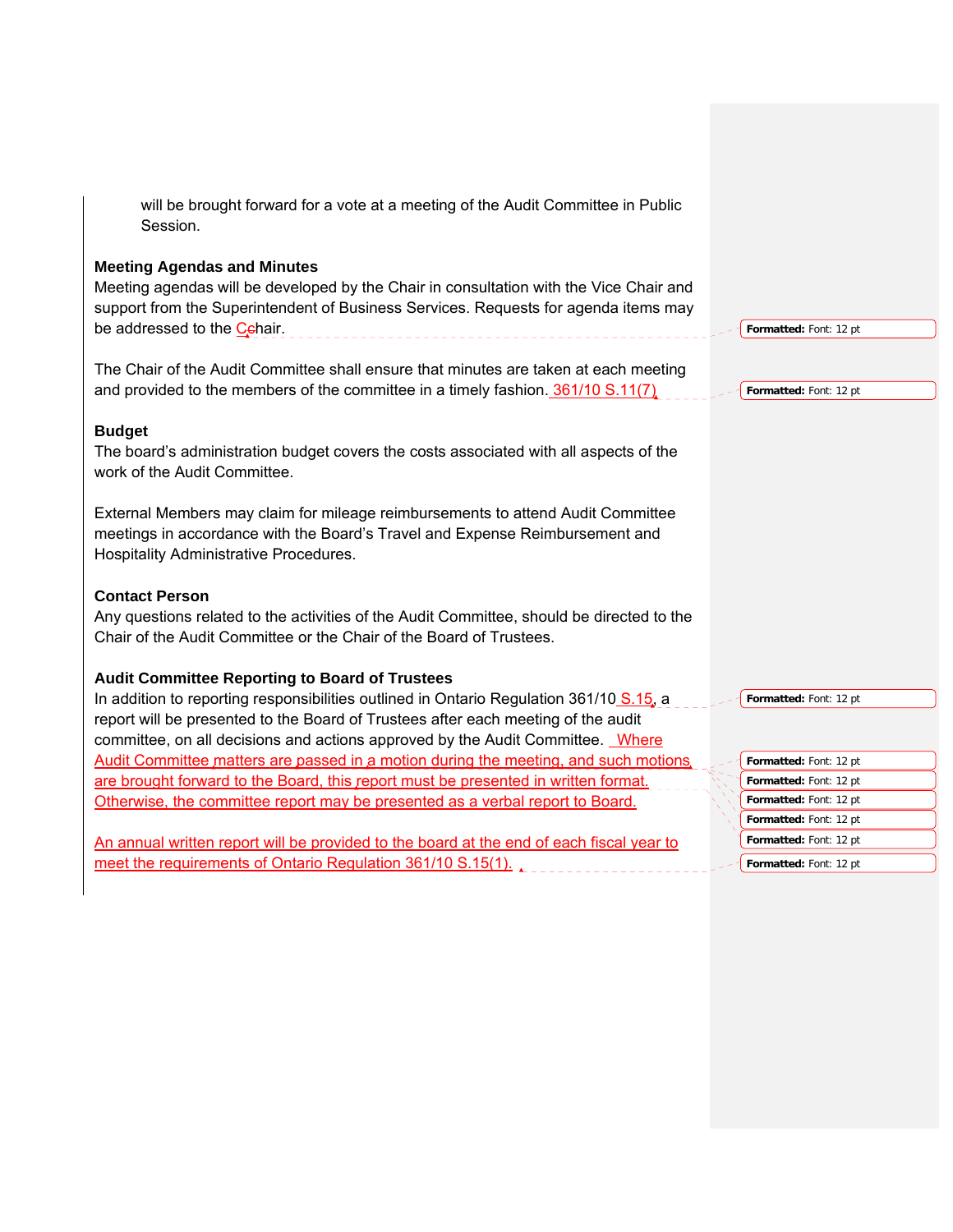| Halton<br><b>District</b><br>School<br><b>Board</b> |
|-----------------------------------------------------|
|                                                     |

| <b>BOARD FRAMEWORK POLICY</b> |  |  |  |  |
|-------------------------------|--|--|--|--|
| Adopted                       |  |  |  |  |
| <b>Last Revised</b>           |  |  |  |  |
| Review Date                   |  |  |  |  |

## **AUDIT and NON-AUDIT SERVICES**

This Halton District School Board policy complies with the Audit Committees Regulation 361/10 that states that the Audit Committee "recommend to the board policy designating services that the external auditor may perform for the Board and… to oversee its implementation." O. Reg. 361/10, s.9(4).

## **1. Audit Committee Pre-Approval of Services**

In accordance with the requirements of Education Act ONTARIO REGULATION 361/10 AUDIT COMMITTEES, and to safeguard the continued independence of its external auditor, the Halton District School Board or its subsidiaries and related entities (collectively, the "Board") requires all audit and non-audit services to be rendered to the Board by the Board's external auditor be the subject of pre-approval by the Audit Committee of the Board.

## **2. Pre-Approval of Services**

The engagements for the annual audit of the Board's consolidated financial statements or its subsidiaries shall be approved by the Audit Committee on an annual basis and evidenced by the execution of an audit engagement letter with the external auditor.

Engagement of the external auditor by the Board for any service that is neither prohibited nor restricted to be performed by the external auditor as set out in the Chartered Professional Accountants of Ontario's (CPA) Code of Professional Conduct August 2016, ("the Code"), is hereby accepted in principle by the Audit Committee.

The Superintendent of Business will review the Code of Professional Conduct for any amendments and will communicate any required changes to this policy to the Audit Committee for approval.

Any proposed engagement of the external auditor involving any service that is neither prohibited nor restricted under the Code shall be pre-approved by the Audit Committee in advance of the Auditor starting to provide that service.

Where such approval is required prior to the next scheduled Audit Committee meeting, the Audit Committee delegates the authority to effect such pre-approval to the Chair of the Audit Committee provided any such pre-approval is reported to the Audit Committee no later than its next scheduled meeting.

Under no circumstances may the Audit Committee delegate its responsibilities to the Board management.

In the event an engagement inadvertently proceeds without having been pre-approved, management will promptly bring this to the attention of the Audit Committee or the Chair of the Audit Committee for approval.

It is the responsibility of management to determine whether a particular service is permitted under the Code. Management shall seek the guidance of the Audit Committee Chair if there is any ambiguity about whether a particular service is permitted under the Code.